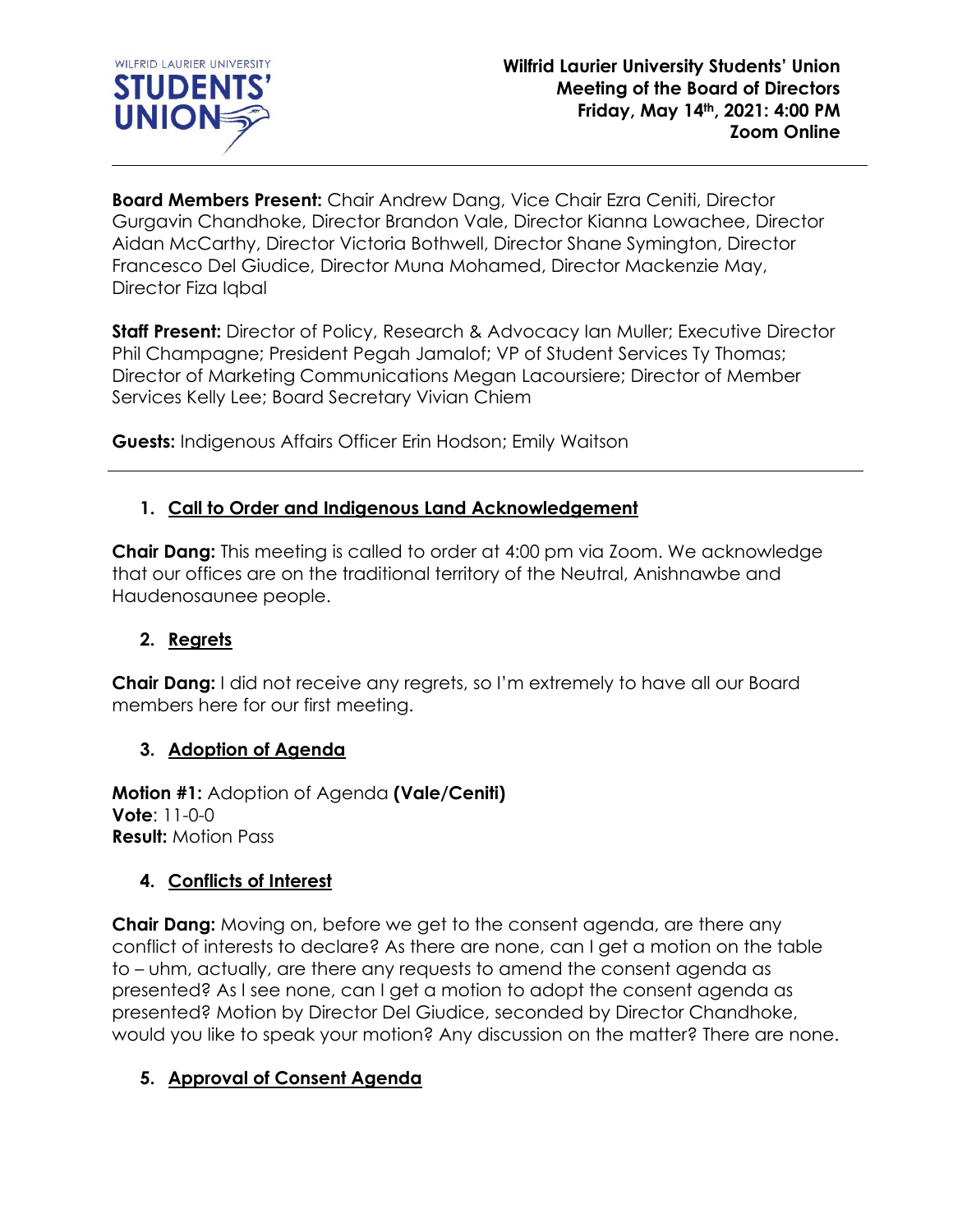

**Motion #2:** Adopt the Consent Agenda as presented **(Del Guidice/Chandhoke) Vote:** 11-0-0 **Result:** Motion Pass

# **6. Comments from the Chair of the Board & CGO**

**Chair Dang:** Board passes with unanimous consent. Moving on to the comments from the Board and CGO, I just want to say that I'm excited for everyone to be here and I'm extremely excited that this is our first board meeting. I'm hoping that everyone had a really fun time during the board training sessions to prepare for some of the great discussions that we're going to have for today. A second point that I would like to make is that we hired our Board Secretary Vivian, so I would her to introduce herself to everyone.

**Secretary Chiem:** Hi guys, I'm Vivian. I'm a third-year political science student on the Waterloo campus. I'm studying uhm – besides political science, I'm studying uhm, public policy and environmental studies minor. And I'm really excited to be working with you guys. Thank you, I see all your comments, so sweet.

**Chair Dang:** I spoke to Vivian before, and I wanted to make sure to pass on how excited the board and all the directors are to have her on and to be working with us the upcoming year. So yay! Uhm, with that being said, if there are no other comments then make them later on as we begin the applicable discussion areas. So next is the comments from the President and CEO, off to you President Jamalof.

# **7. Comments from the President & CEO**

**President Jamalof:** Hi, I'm really excited to be here. It's nice to meet you all. Some of you I've met before, some of you I have not. Also, welcome to your new roles, I'm looking forward to this year. Just so people know, I don't have a board of directors background, which I know many presidents do in the past. So this is all fairly new to me, so please bear with me when I give you my updates. Which speaking of, I did send my ends of interpretations to Andrew, who I'm sure shared them all with you. As for updates, as to the operations of my team, we kind of have been doing transition things. This is kind of our 10<sup>th</sup> day. I have met with some external partners within the university. Briefly noting that we will be meeting with student publications on conversations on how they present news on students, student leaders, and potential student leaders in regard to mental health.

**Chair Dang:** Thank you President Jamalof. Do any of the directors have any questions regarding the comments/updates? As I see none, thank you for that. Moving on to the comments from Executive Director and COO.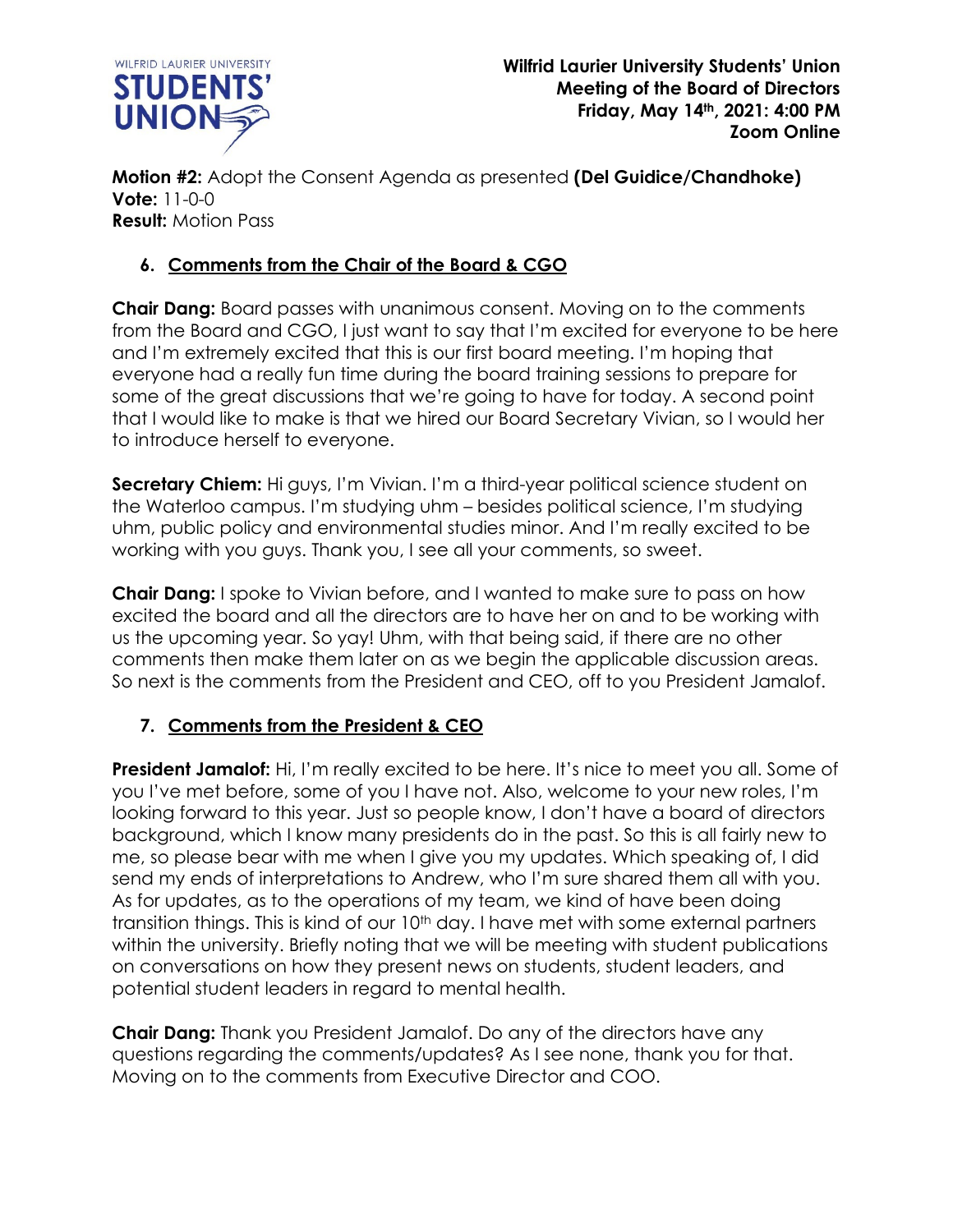

## **8. Comments from the Executive Director & COO**

**ED Champagne:** I don't have a ton to update that isn't on the agenda for today, in a variety of discussion items. But I would like to echo PJ sentiments that welcome to the board of directors and first meeting of what would hopefully be a very productive working relationship over the course of the upcoming year. More formally moving forward, for the June, July, August meetings, PJ and I will be submitting operational minutes in writing. If there are any questions you can kind of ask at that time, but I would be happy to take any if there are any for today.

**Chair Dang:** Thank you so much Executive Director Champagne. Do any directors here have any questions for him? I have a quick question, if that's alright.

**ED Champagne:** I would expect nothing less.

**Chair Dang:** Aw thank you. I was wondering if you could quickly update the board on the estimated cash flow position and the other one time proposed of excess cash. Is this the right time or?

**ED Champagne:** Yeah, we can definitely do that if you wish if it was not already in somewhere in the agenda. Did you put it on the agenda package?

**Chair Dang:** I thought it would be appropriate to put it in your comment section that's why.

**ED Champagne:** Let's do that. Can everybody see this list? Okay. During the academic year of 2019-2020, this was when Zemar Hakim was our president and chief executive officer. After the financial audit, it came a little late and was presented to the board with a significant surplus for the Students' Union. The operations team is kind of gone through and had discussions with last year's board of directors and put together this kind of list of recommendations on what to do with that surplus. It is incredibly likely that we will end up with a surplus from this past year as well, so we have a very similar discussion towards the end of this year and possibly even making decisions with next year's board of directors, but we don't want to deal with that right now. This list is pretty straightforward for the board of directors I'm assuming through your training you've been made aware of the financial position of the Students' Union that we have been diligently repaying a significant debt load which is where that first and foremost payment of \$200,000 goes that would be a one-time payment against that load which would be the equivalent of less than more than 1/3 of an annual payment against the debt as we usually pay in and around \$500,000 against the debt on an annual basis. The second item on that list is the Brantford dining hall fees, so for a number of years Brantford students were assessed that dining hall fee at the time in the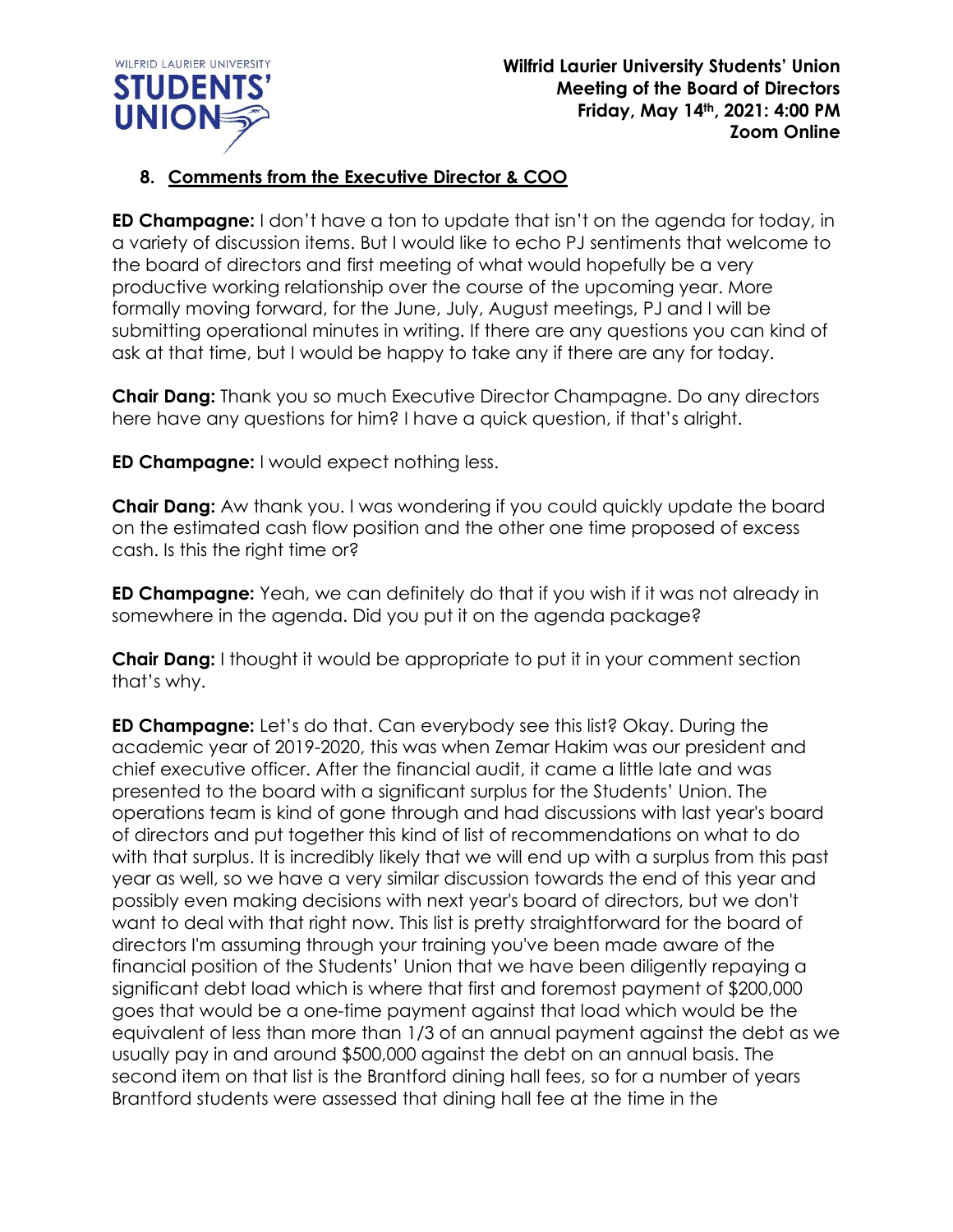

establishment of that fee the intention was that there would be a dedicated dining hall on the Brantford campus that plan has long since been abandoned by the University, but the students remained paying that fee through a variety of decisions that are not entirely clear to me if I'm going to be honest. My predecessor twice removed, and his team ended up spending some of those funds so technically speaking there should be about \$800,000 worth of money and dining hall fee and that 200 and \$34,000 payment would be repaying the money that the Students' Union borrowed against that, so it currently is sitting at 570 ish. This would bring that up to its proper balance of where that financial commitment would be so that the Board of Directors when we're ready can have a discussion on food service on the Brantford campus. The third item is the health and dental reserve again, that's just to build us up to kind of help mitigate some of the risks that the health and dental plan poses to the organization in the event that claims outweigh the amount of money that comes in the capital reserve. It is an effort to kind of start putting money back towards repair and maintenance in a more meaningful and intentional way for both the Fred Nichols Campus Centre as well as the Brantford students centre both of those buildings are considered aging infrastructure and will likely have projects that come up that are going to be fairly expensive to deal with so that will put a reserve account together to be able to dip into that rather than impact operational costs during any given year to have repairs to specific things. Off the top of my head, I think about the Fred Nichols Campus Centre elevator project which is slated to go hopefully in the fall as an example one of the things that was paramount to last year student executive and last year's Board of Directors was some sort of an endowment grant or scholarship program to give students give money back to students in some way shape or form in terms of a student award. That's a \$50,000 price tag and we will be reaching out to development alumni relations to kind of set something up and will keep update with the students of the Board of Directors once that is underway. Then the bottom 2YR at enhancement to the texture inventory so that we can better serve students on both our campuses with laptops cameras and all the technological needs that they may or may not need. They don't necessarily need to purchase for themselves. And the last one is a decision that the Board of Directors made I believe at that meeting on April 9th to help pay 50% of a project that was being led by CPAM, which is a welcome banner type of situation so welcoming students back to both campuses the idea is there is a condition attached to that price tag which is that we would like to kind of solicit and produce student art and community art specifically designed to enhance what that those welcome banners would look like and that comes to the tune of \$15,000 but the impact is I can't speak all that well to the cash flow chart if I might. But if you take a look at the red lines, the red lines are the projected cash flow for the Students' Union as if we spend 0 money on any of those projects. And the blue line indicates that the impact that spending that money would have on the students, see in cash flow situation which in historical terms usually towards the summer, towards the end of first term and towards the end of second term there is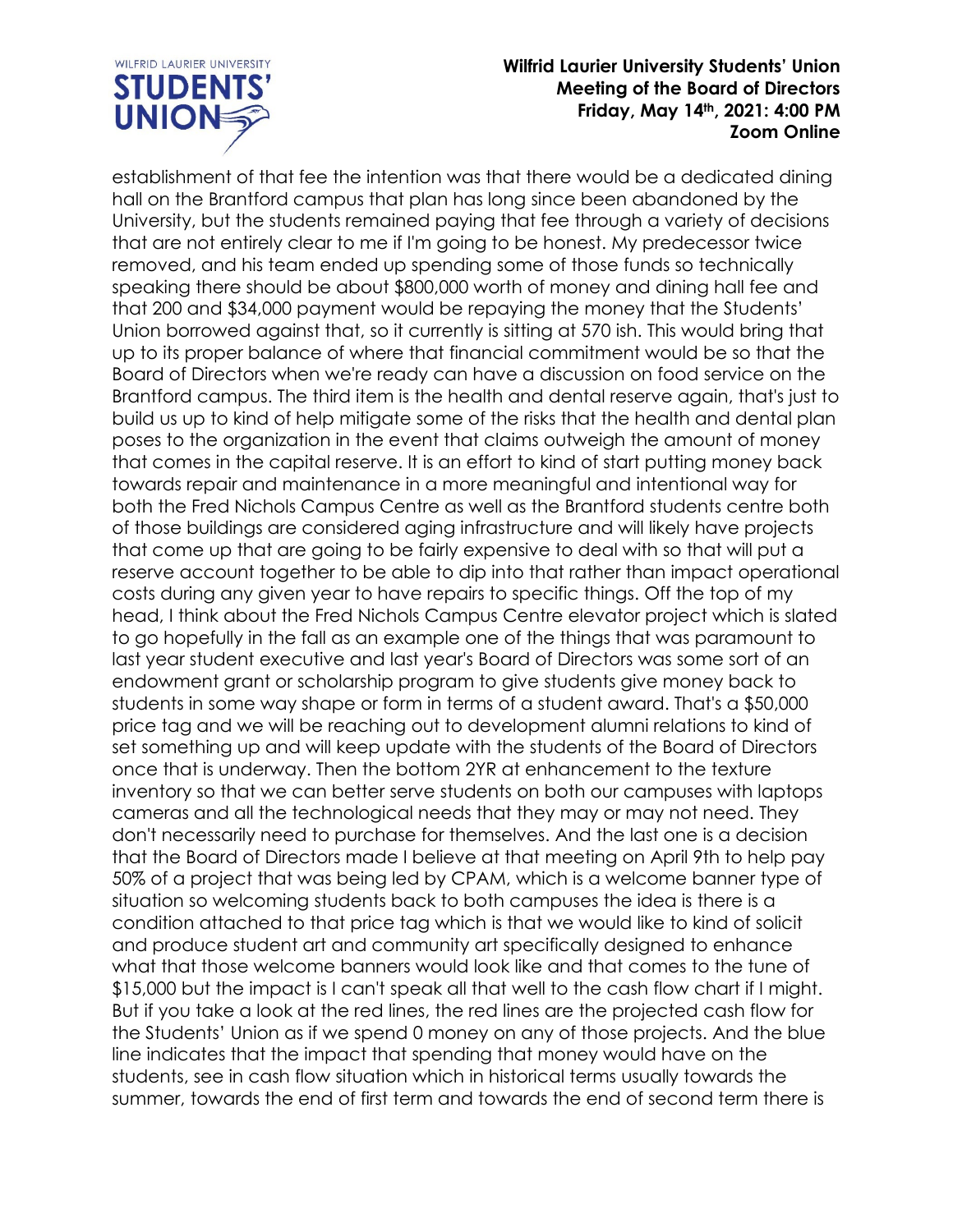

some cash flow concerns, but as you can see the Students Union has been put into a very positive cash flow situation and so the spending this money in that way should not impact the cash flow situation for the Students' Union and that's about that. Any questions?

**Director McCarthy:** Just like one quick question. The sum of that list was like \$800,000, right? But the difference between these two lines is only like \$400 or around that.

**ED Champagne**: Well, that's so basically what that's saying is that the cash flow situation will remain song 'cause we're still gonna end up with a lot of kind of revenue points in cash flow inflection, so it's basically. I mean, I can't really speak to it, but it might be better for Chris Turner to come in and speak to the specific differences because we're not going to be spending all that money at once, it's not going to be an \$800,000 cash dump. It will be overtime and we don't have the ability right now to forecast exactly when those payments will be coming out. But that's essentially what that should be indicating.

**Director McCarthy:** Ok, thank you.

**ED Champagne:** No problem.

**Director Lowachee:** Phil, sorry. I got a quick question here. So we're spending \$15,000 on CPAM banners. Will they be physical banners, or will they be virtually distributed?

**ED Champagne:** They're physical pieces of physical banners designed to be implemented on both campuses in various targeted areas. The total cost of the project is about 25 to \$30,000, so we would be funding half of it. They had originally applied to the Student Life Levy for funding, but it's not an appropriate project for the Student Life Levy to have funded. It didn't follow the guidelines of that agreement, but the members of the Board that are part of that committee thought it was a good project. Brought it back to the Board of Directors and the Board of Directors indicated that they will like that they would like to kind of put money towards that project. As long as student and community art is solicited so that it's not a purple banner with gold letters that just says welcome, it's actually meaningful art that kind of feels a little bit more like home.

**Chair Dang:** Director Vale.

**Director Vale:** Mr. Chair to the Executive Director. Just a quick question regarding the impact of like the current COVID situation in terms of our cash flows or what you sort of anticipate. Given the current lockdown and whatnot, just wondering if you could be able to speak on how the impact on that.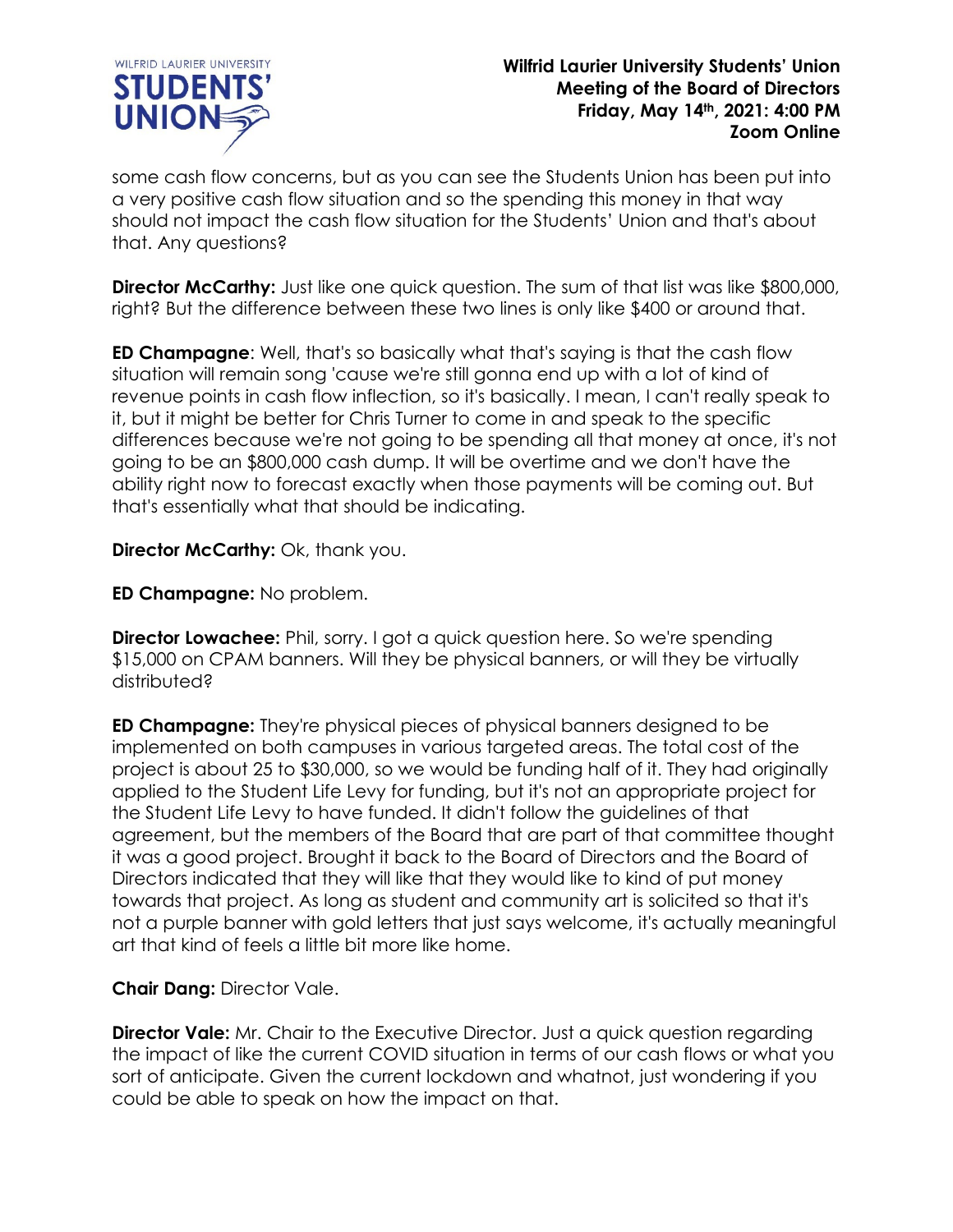

**ED Champagne:** So sorry, I'm not perfectly clear on what exactly you're asking me.

**Director Vale:** So I don't know I'm not sure, so will the different revenue streams of the Students Union, like how would the like, I would say this current lockdown's would impact it? You know, revenues and whatnot in terms ultimately cash flow.

**ED Champagne:** Right. Cash flow, as you saw in a previous graph, I can switch to it if you wish. The cash flow situation is very healthy for the Students' Union, which is something that our team has been working pretty diligently to get us in a position like that. And as odd as it sounds, it is a silver lining of the pandemic that we have. We have. We've been spending a lot less money. Because we're not in person. In terms of our business operations, largely the Hospitality Department is looking very positively as though it's going to finish the fiscal year still with a loss, but nowhere near their projected loss that we had assumed going into last year and with all the unknowns with the lockdown, we weren't really sure how that was going, how that was going to play itself out. So a big shout out to the hospitality team under the leadership of GSL Stanton, and ultimately the students at Wilfrid Laurier University for allowing the hospitality team to continue to serve them out of a very affordable rate. But ultimately speaking, the financial situation of the Students' Union has been very positive. As a result, we did take steps to kind of. Mitigate some of the financial impact on students through fees. There was a variety of fees that were not assessed to our undergraduate student population as a result of not being able to access certain programs, but at the same time we were not necessarily able to spend at the same rate as we would in normal year. So, ultimately, once the financial audit starts. For this past fiscal year, which I believe that process starts just after the August long weekend, it's likely that our financial situation will come out. There will have an even more significant surplus than what I presented, and then we can start to have discussions on how that money should be allocated as well. So there's lots of opportunity to start giving back to the community in a very meaningful way. That will help improve the lives of students undergraduate students, especially in the Laurier Community.

## **Chair Dang:** Director Lowachee.

**Director Lowachee:** So a follow up question regarding the banners and the amount that we're spending. Can the money be reassessed? And I was just wondering if you guys have kind of reached out to students and seen with the responses to that expenditure for those banners.

**ED Champagne:** So that expense was approved by last year's Board of Directors and has been communicated to our partners in the community. Yeah. Communications public affairs in marketing, department of the university, which is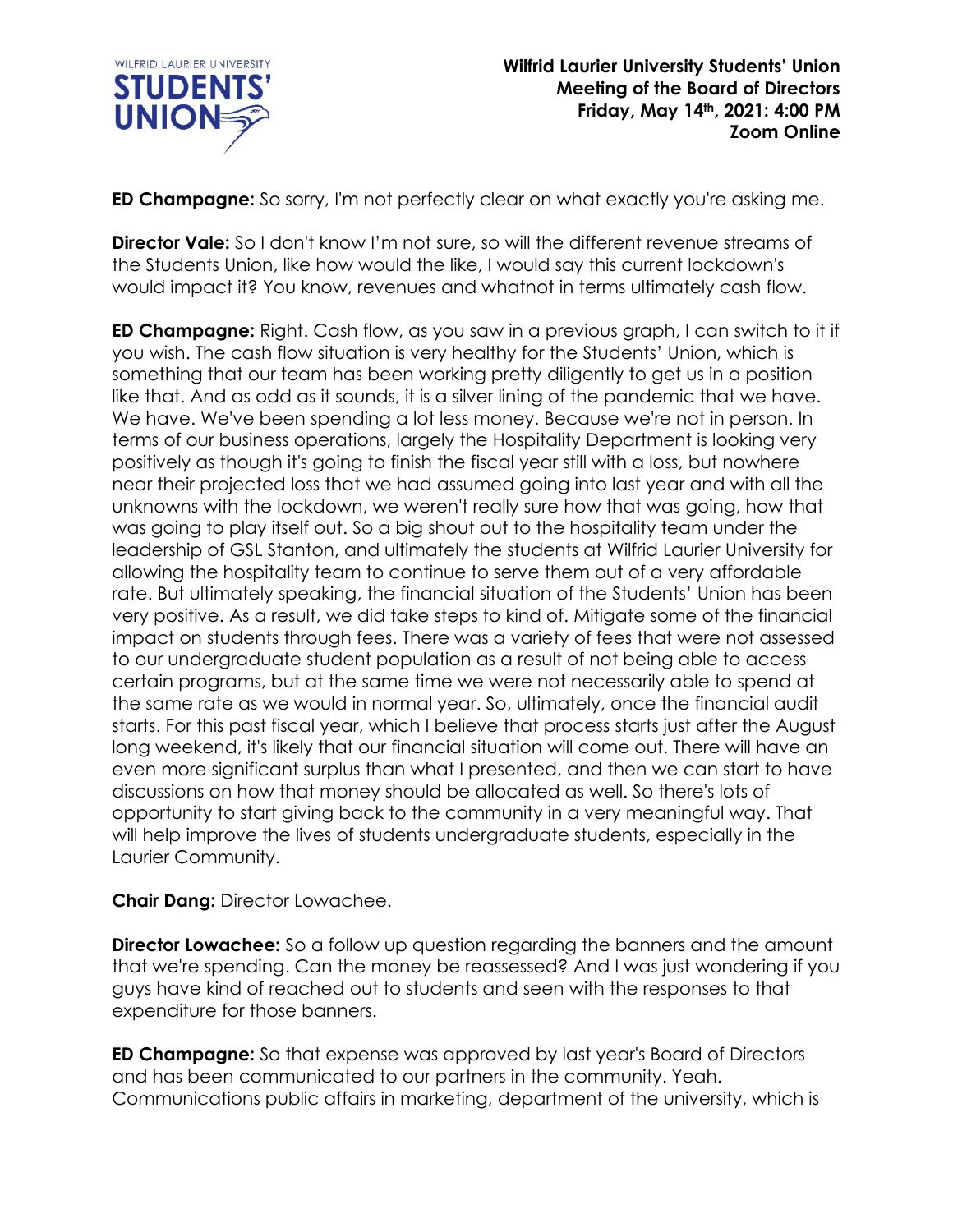

what CPAM stands for so that money's already been committed. We have not reached out to students that the Board of Directors elected to represent students in that regard, and so that went through a vigorous kind of discussion back and forth. Back on April 9th. So that decision, as far as my understanding is, is final. Students will be consulted and will be active participants in the selection of that of that art, etc. We think it will be a really engaging piece and continuing the work that last years Brantford student executive leadership team did with one of the more successful social programs that the Students' Union did all year.

**Chair Dang:** I hope that answers your question Director Low-A-Chee

**Director Lowachee:** Yes, thank you.

**Chair Dang:** Okay. I just have one other question if no one else has one. Just kind of like if you could possible reiterate to the Board. So all these kind of like one-time expense items have already been improved, right? So is there any opportunity for this current Board to reassess them or no?

**ED Champagne:** I mean, theoretically we could do a deep dive if you really wanted to, but. There I mean, there have been certain commitments that have been made, so they're not necessarily all up for grabs. And ultimately it was an operational recommendation on that operational fund.

**Chair Dang:** No perfect, I just wanted to make sure that the Board is aware of, you know, is there still some room for some additional discussion.

**ED Champagne:** Again, to reiterate, once the audit is complete for last year's fiscal books, there will be plenty of time to have a strategic conversation on how those funds should be reallocated.

**Chair Dang:** Does anyone else have any other questions? Or Phil. If not, I would like to thank him for his comments. Now we're going to move on the agenda item which is the 2021 Board calendar.

## **9. 2021 Board Calendar**

**Chair Dang:** If everyone could go to page number 34 out of 48 of their agenda package. I can share my screen to help share the explanation. So this is the overall plan for the upcoming Board in the spring semester, right now we are at our main meeting here and in terms of presentations as we can see in the agenda package, we have someone you know, someone from the Indigenous Affairs Centre to present to us about the some information on the Indigenous land acknowledgements as other ways of how you know us Board members can be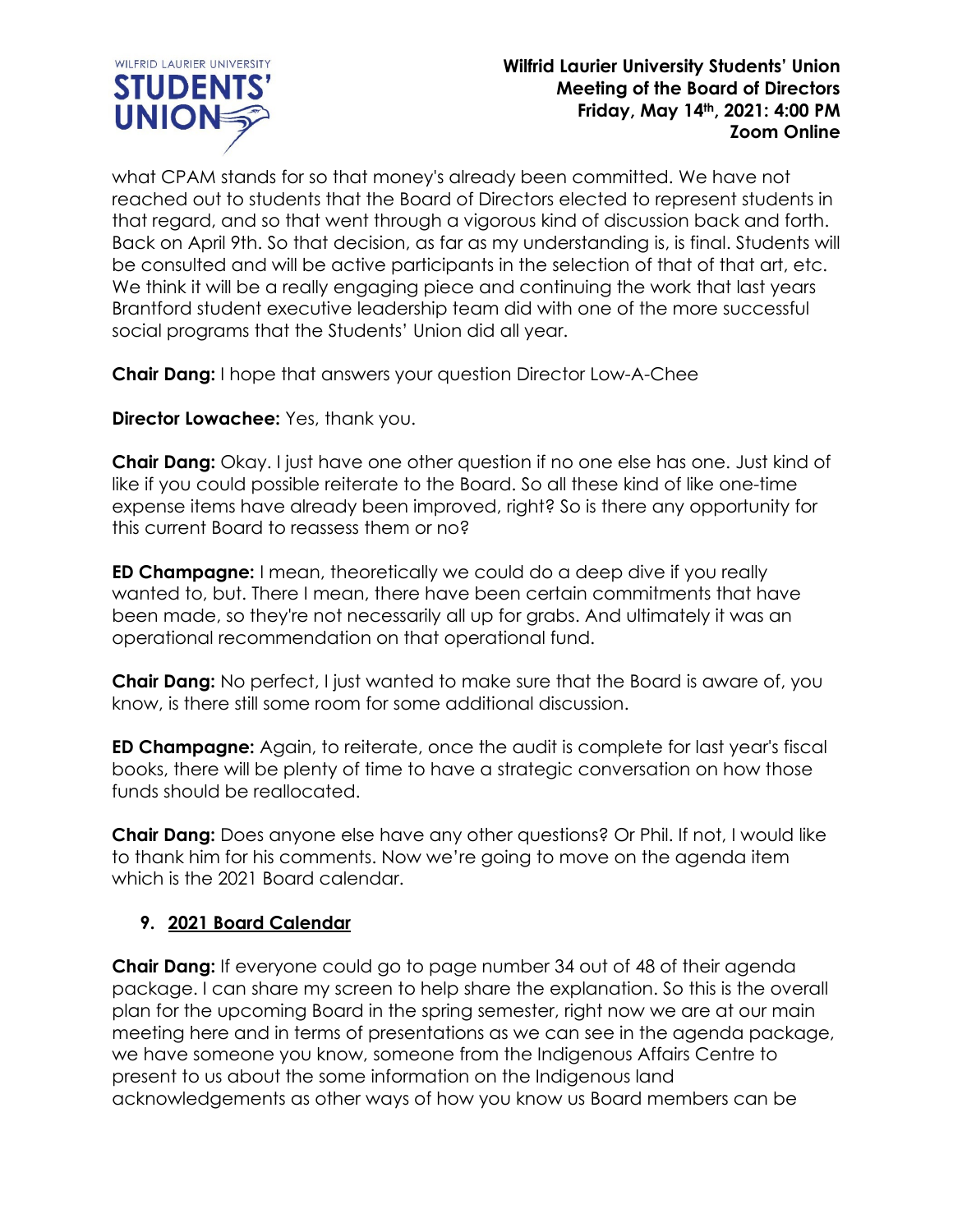

aware of these issues too as well. Upcoming in terms of plans is that the next meeting in June, I like to have strike the ownership of the linkage community in terms of trying to do something for students in the spring term. This was originally supposed to be for dissipating here, but because of some additional last minute agenda items decided that it would be prudent to move it to next being to not overwhelm students, overwhelm Directors, But during the mean time between now and June we can obviously have a discussion in our own time about what we think is the best way to reach out to our ownership. In addition to that, we're having the plan to have depending, if Chris Turner is ready regarding his presentation on the governance budget. And this was another presenter that the Board could be interested in pending with the direction everyone was going to and Phil can speak little bit more to it. Something about the Laurier Micro-Credential concept being tentatively at the moment presented by the Vice-Provost, Dr. Mary Wilson. If anyone has questions about that, they're more than happy to reach out to me or Phil. In July, the idea is to, you know, invite the Dean of Students Adam and Kate, or the Pandemic Recovery Group represented by Dan Dawson to speak about additional updates on the COVID disruption. Hopefully in in terms in regard to the upcoming fall semester. Whether or not working in person or not or what the dimension of that would be like. And finally, for the August meeting, we're going to be preparing to be entering the fall semester and that regard, I like to have the Board Directors think about something that we can do for Orientation Week. This will be very much linked back to the Ownership Linkage discussion we're going to have. And that's what I have strictly planned for spring. This schedule is more than flexible to kind of like accommodate you know any interest from you know Directors if they have any other presenters who they think that could lend some useful insights and information for the Board. Above here you can see the monitoring schedule and how it's going to work. So, in the spring term we are going to need to strike committees to monitor all these executive imitations and governments policies here. And likewise, the same thing for the fall and winter, just kind of taking. Moving on the next page. It kind of explains the discussion this type of scheduling structure will be explained in more detail, but for now, does anyone have any questions regarding this? If not, I'm going to proceed to the next agenda item.

**Vice Chair Ceniti:** Sorry I just have one quick question. Forgive me if this was state earlier. UA department in September, are we getting the Mayor or MPP? Or we still figuring it out?

**Chair Dang:** For that one, we are still figuring out. Actually, they were invited to the Board because of homecoming. Obviously, that's not going to happen. So it's a debate whether or not they're going to come in, because usually the board you know kind of gets involved with operations. And like you know. Some kind of student volunteers like you know, door knocking right, and you guys remember that? I know it seems like a lifetime ago at this point, right? It was really fun when I did it, but so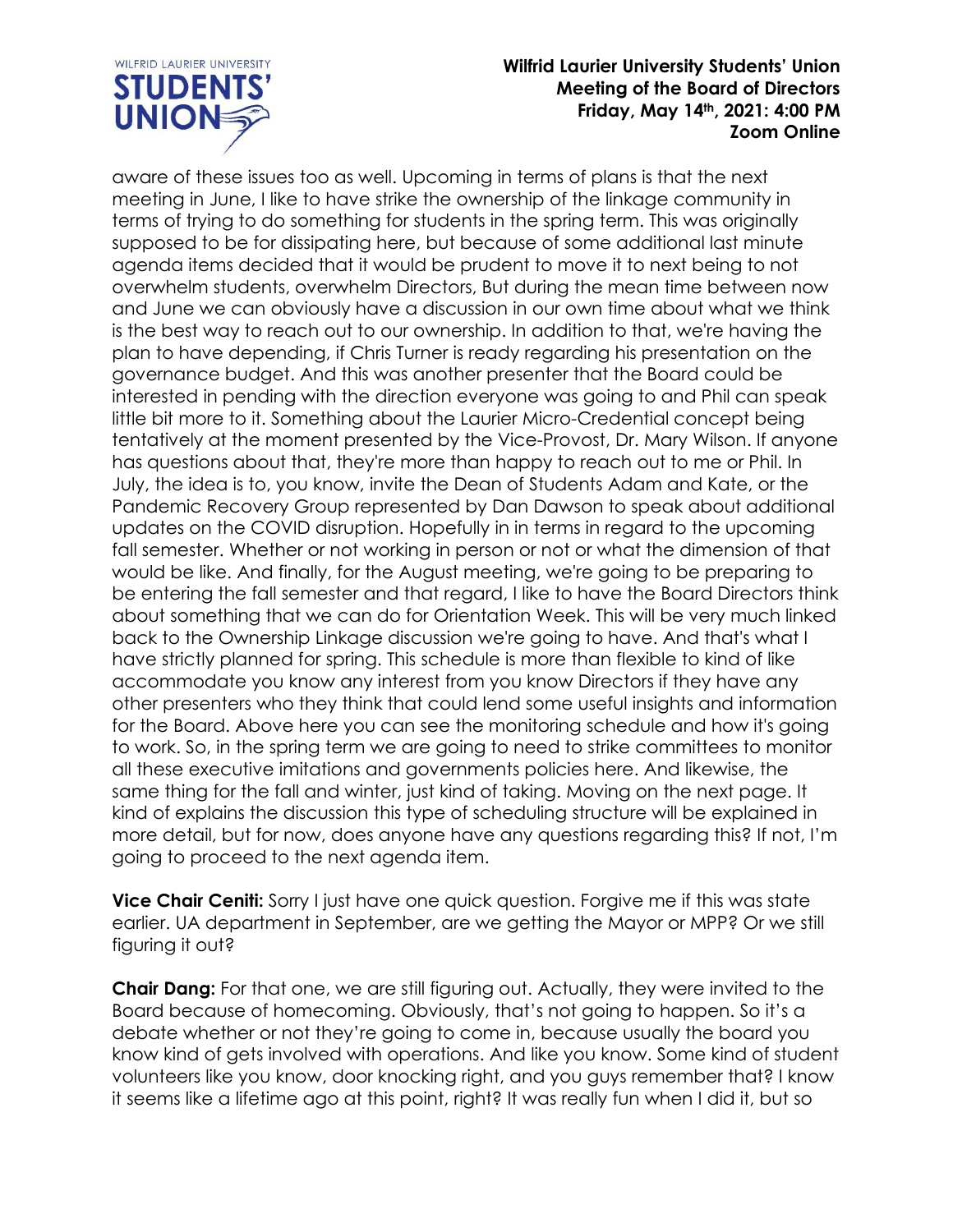

that's why we're still debating on whether not it's actually necessary. Hopefully that explains your question.

**Vice Chair Ceniti:** It answers my question, thank you.

**Chair Dang:** Perfect, thank you. Are there any other questions by Directors? If not, we are going to move onto the Board social media discussion, which I'm sure you all are super excited for.

## **10. Board Social Media Discussion**

**Chair Dang:** I'm just going to quickly explain some updates on my end, and then I will leave it up to the Board to decide for what direction you would like to take. I had excellent discussions and a meeting with Megan from the SU and we couldn't decide that. Originally my plan was to create an entirely independent board, social media channels and I still think that that's still an option, but really want to kind of realize and leverage the pre-existing. You know, outreach that the SU platforms have, so I thought it would be amazing idea to kind of work with Megan and create that synergy between the Board and Operations. Because at the end they were still one big team. So, if you saw in my general package that was the 1st post, I spoke with Megan to help us. I think it looks pretty amazing to kind of sum up that kinda vision, but that in like my sense to all you guys ahead of time and it seems that all you liked it. Kind of moving on. I know that there was a great deal of interest. You know, in terms of striking a board social media committee, and in that regard I kind of wanted up to your discussions, but I would think that the primary purposes of this committee would be, you know, for those Directors to kind of channel what do you know, what the message of all of us as a Board kind of want to present and that the committee would be in charge of managing these social media accounts? So, then they will have the access to the passwords for the IG account, or if the Board wants to create Twitter account that one as well too. I did want to minimize it too as the bare minimum of directors necessary. So then just in case there's any issues you know we can kind of link goes back to just a certain number of directors. That makes sense to. I think it's a bad habit too. You know, spread the password for any of our accounts to this 200 people. So with that being said, I kind of want to open up the floor for directors for your suggestions and what you guys want in terms of vision. Director Lowachee.

**Director Lowachee:** I started talking before I hit the unmute button. So, Director May and I have been discussing with each other, forming a social media committee and we have some ideas we'd like to present to you guys. Mackenzie, did you want to go first?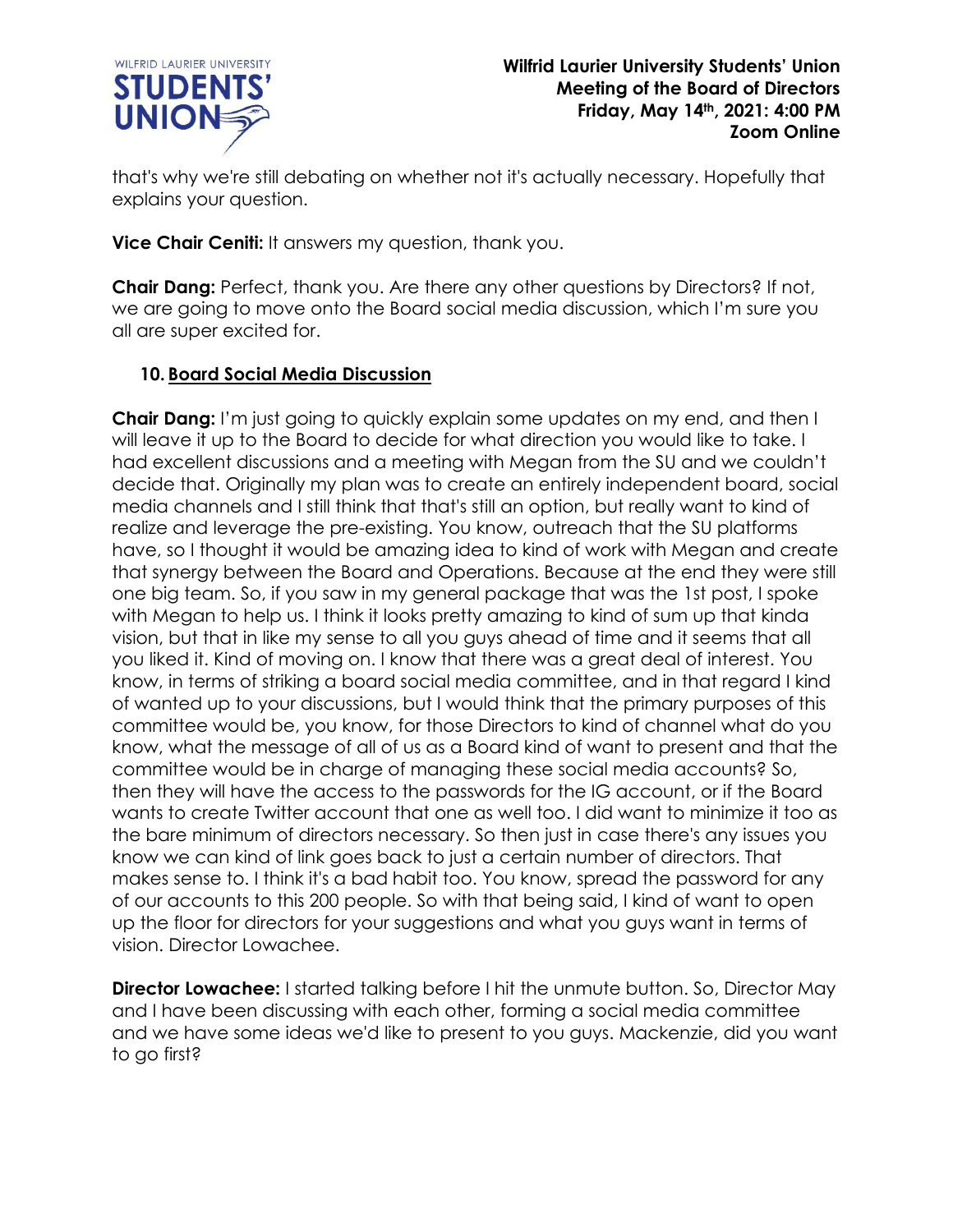

**Director May:** Yeah, I can do that. OK, so the first thing we wanted to do for our social media accounts was grow our following for Instagram and Facebook and then we wanted to expand our platforms. I'm so expanding into other areas such as Twitter and stuff, and then we wanted to keep consistent design and colours across ours. So like using the same colours for all of our posts and then putting a link tree in our social media bio so we can have like multiple things, links you click on one link and maybe even have like the Board meeting link in there so students can. Easily access it and the various resources we have.

**Director Lowachee:** Thank you, Director May. So there's just a few more points we have, so we want to create a Twitter. We see a lot of feedback coming from spotted and we think it's best that we are accessible to students so that we can hear their critiques and their voices. And react accordingly. We also are looking into phasing out Facebook. A lot of us have notice that younger years are year one and two. They're not really using Facebook group chats the way upper years are they using a lot of Instagram, Twitter and Snapchat? And then we'd also like to create a calendar for posting schedules, because no one likes one of pages, just spamming them with a million posts. We want to make sure they're spread out so that people are fully absorbing the content that we're presenting to them. We'd also like to have our social media accounts on the SU site when we were looking around the other night, we noticed that the SU has its main social media pages, their ats on the website, so we'd like to have our add up there and then. We would also like to just overall promote what the Board is doing makes your students are fully aware so that they know where their money is going.

**Chair Dang:** Thank you Director Lowachee. Director Vale.

**Director Vale:** Thank you Mr. Chair. I agree with this proposal. I think it's at the right direction and the one suggestion I may be offered as well as the idea of streaming our meetings through the Zoom streaming system to the Facebook page, or YouTube. As I think that would also help to, you know, ensure that really, that help further enhancing transparency really further engage students so that they know and see in real time. You know what's going on. I think back to a couple years ago before I was before back when we were in person and mobile for us on the board, I remember I used to watch those Facebook live streams all the time and I think it's really. It really engages students and really help them understand your decisions they're making what are we doing as a board and so I think that that might be an idea to consider as well potentially.

**Chair Dang:** Before I get to you Director Symington, just wanna ask Phil, is this something that is possible before could implement?

**ED Champagne:** Sorry what?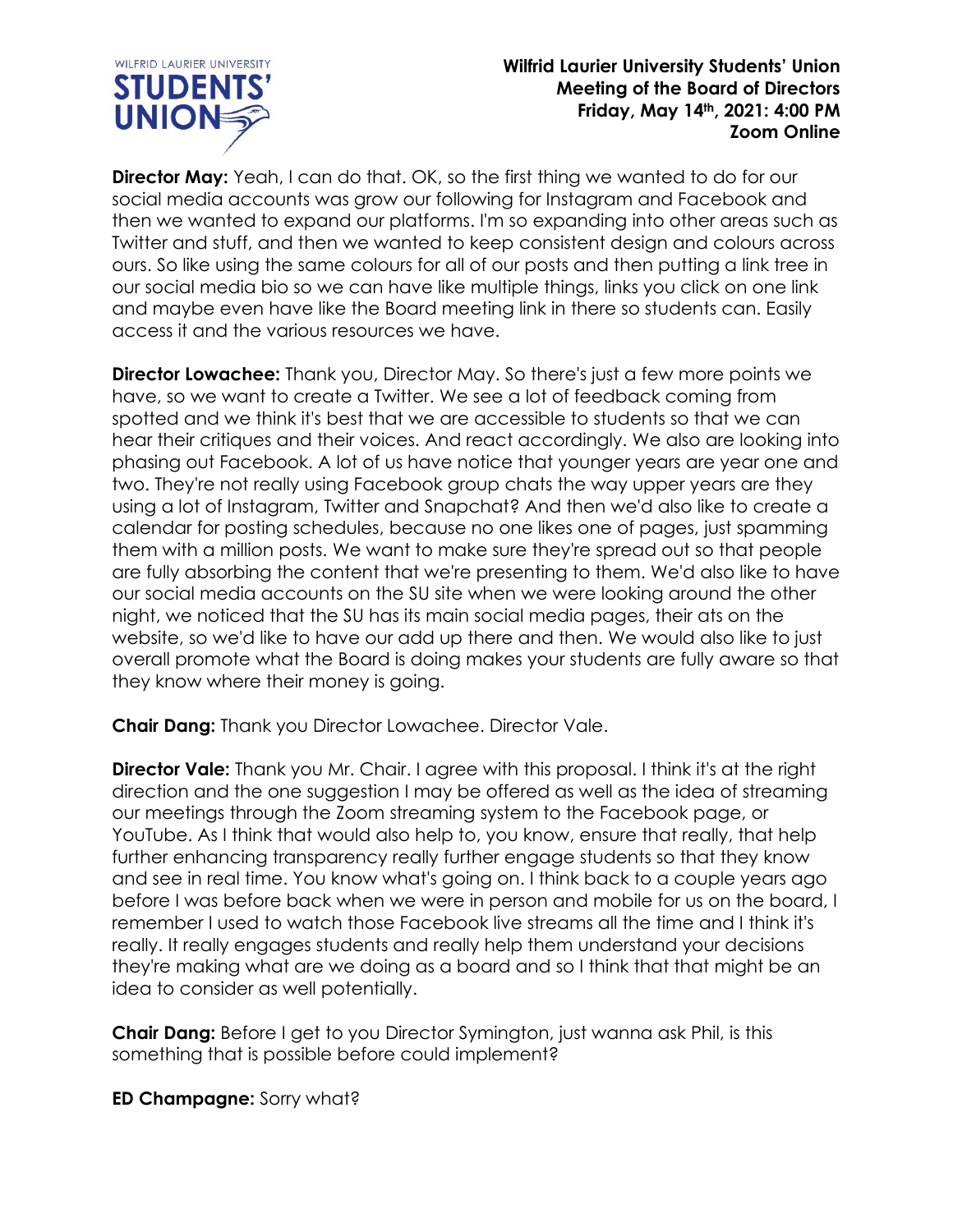

**Chair Dang:** Like streaming on another platform?

## **ED Champagne:** Oh yes.

**Chair Dang:** Ok awesome. To director Lowachee, Director May was speaking of, I think that a lot of those ideas are great, and the regardless of what the results of this discussion is, I think this will definitely worn another additional discussion with Megan. For me. I definitely want to make sure that when I made any requests. On behalf of the board to her the post stuff, it was done in a very structured manner, so then address that were not spamming people and also to give the team time to actually create these post too as well.

**Director Symington:** OK those were really good and to piggyback off Director Vale's idea I think. I'm not sure how feasible this would be, but the idea of somehow streaming through the boards Instagram page would probably be a good idea given the fact that Instagram when you do go live on Instagram, it goes to the very front of your stories. So if you were to follow the board page you would like, regardless of whether you know there's a board meeting going on or not. If you were to go on Instagram at that time, you would be able, like you would be able to see the fact that there is a board meeting live and that might you know, garner a little more interest in terms of accessibility of going into into a board meeting, and even just dropping him for five minutes just to kind of see what we do or see we're talking about, or something like that.

**Director Bothwell:** That's great suggestion you said Shane. There are like websites that you can cross live stream on, so it's definitely something that is possible. Facebook we can also live stream across Instagram, Twitter, everything. And it's just always think click of a button, so it should be very feasible to do.

**Director Symington:** I think that's something worth looking into.

**Director Bothwell:** Yeah, yeah, I think so too.

**Director Symington:** Okay cheers.

**Director Lowachee:** So, the platform you're referring to would we also be able to stream on like Twitch or something? Just get it as on as many platforms as possible.

**Director Bothwell:** I actually don't 100% off my head. I did marketing course a couple weeks ago and they sent me the link to it, so I'll just have to dig through and find it. But I know there was quite a few different options, so yeah, I could investigate it and let you know.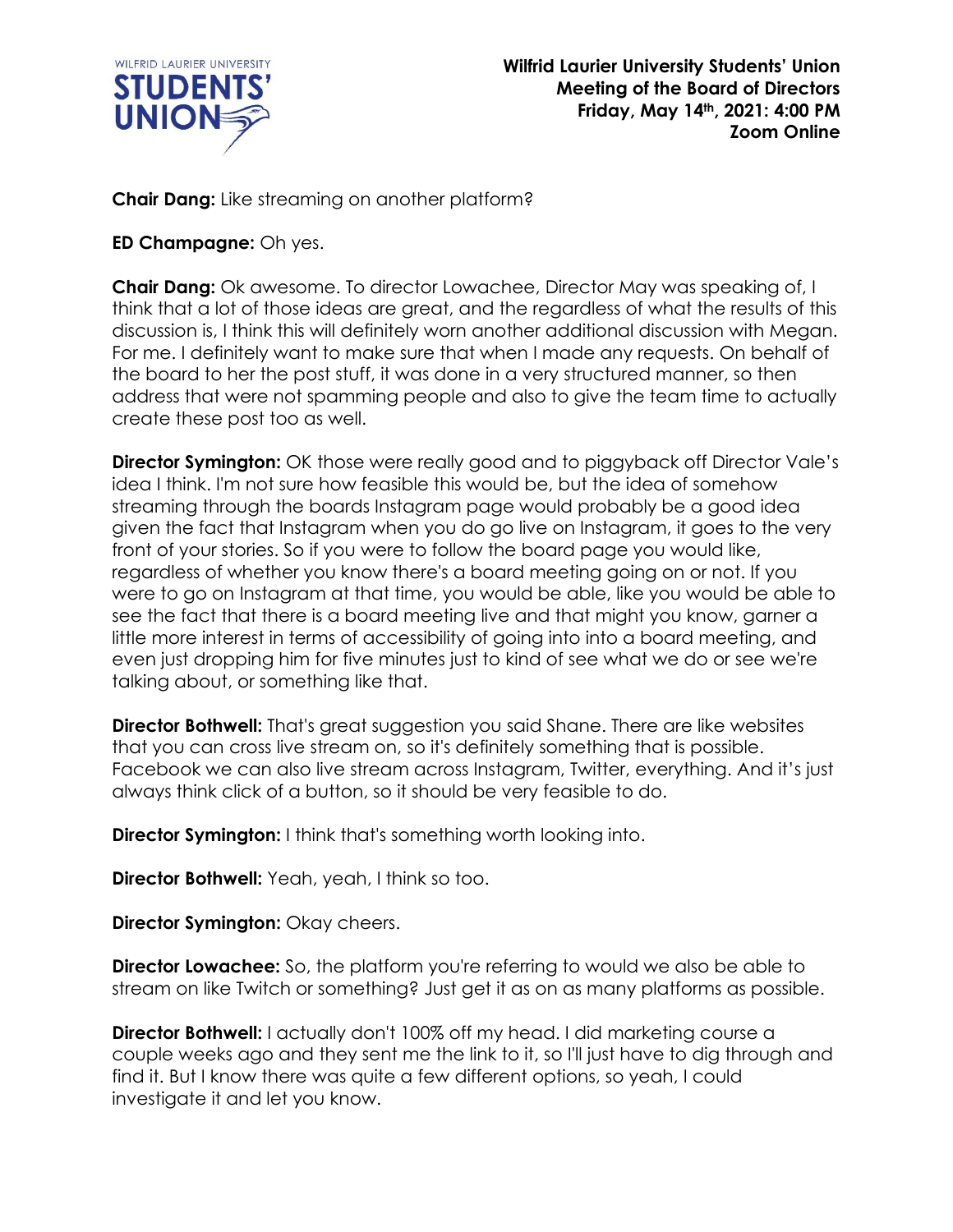

**Director Lowachee:** OK, perfect yeah, I really like the idea of streaming the meetings.

**Chair Dang:** Vice Chair Ceniti.

**Vice Chair Ceniti:** So, the idea story of sort of phasing out Facebook. If I heard that right, my only question to that is if we were to go back in person, where would we put the board meeting? So, if I'm not mistaken, they would usually go on Facebook after they were live streamed.

**Director Lowachee:** So, in that regard, we would still post the meeting links and post the recordings on Facebook, but in terms of phasing Facebook out, we just kinda like. We wouldn't be as active on Facebook as we would be compared to Instagram. That's kind of the phase out we're talking about where we're not completely shutting it down, but it's still there for those who want it, but it's not going to be clear, focused.

**Vice Chair Ceniti:** Thank you. Yeah, that that was the only thing that really came to my mind and. Maybe if that's the case, then Facebook would be a reliable platform to just sort of go through board meetings and then you know board meetings wouldn't be in addition to a bunch of other posts that might get lost so that's great.

**Director May:** We easily can make a board Linktree and have every single link to board any recordings in one spot. And that thing that like they would all be in one spot and super easy to find. It wouldn't be lost in a stream of something as well. So we can have a link in our insert bio and it can have like links to board meetings and. Links to relevant things from the board.

**Vice Chair Ceniti:** OK, perfect thank you

**Chair Dang:** Director Vale.

**Director Vale:** Thank you Mr. Chair, I guess just to comment regarding the Facebook aspect, I certainly don't get where you're coming from. Terms like that. Phasing Facebook but I think in some ways it still. I would argue still a relevant platform, so I think like one option might be a honest suggestion you know, using Hootsuite or some sort of something along those lines. It can do cross posting so it can be somewhat active. But like I said, maybe not super active, but I still think it's good to have a presence on the Facebook as well as I do know that. And it's so widely used platform, maybe not as much newer students, but I think by and large you know 3rd and 4th year students are still using it as well. regarding the livestreams, we can put it through zoom with a click of a button even.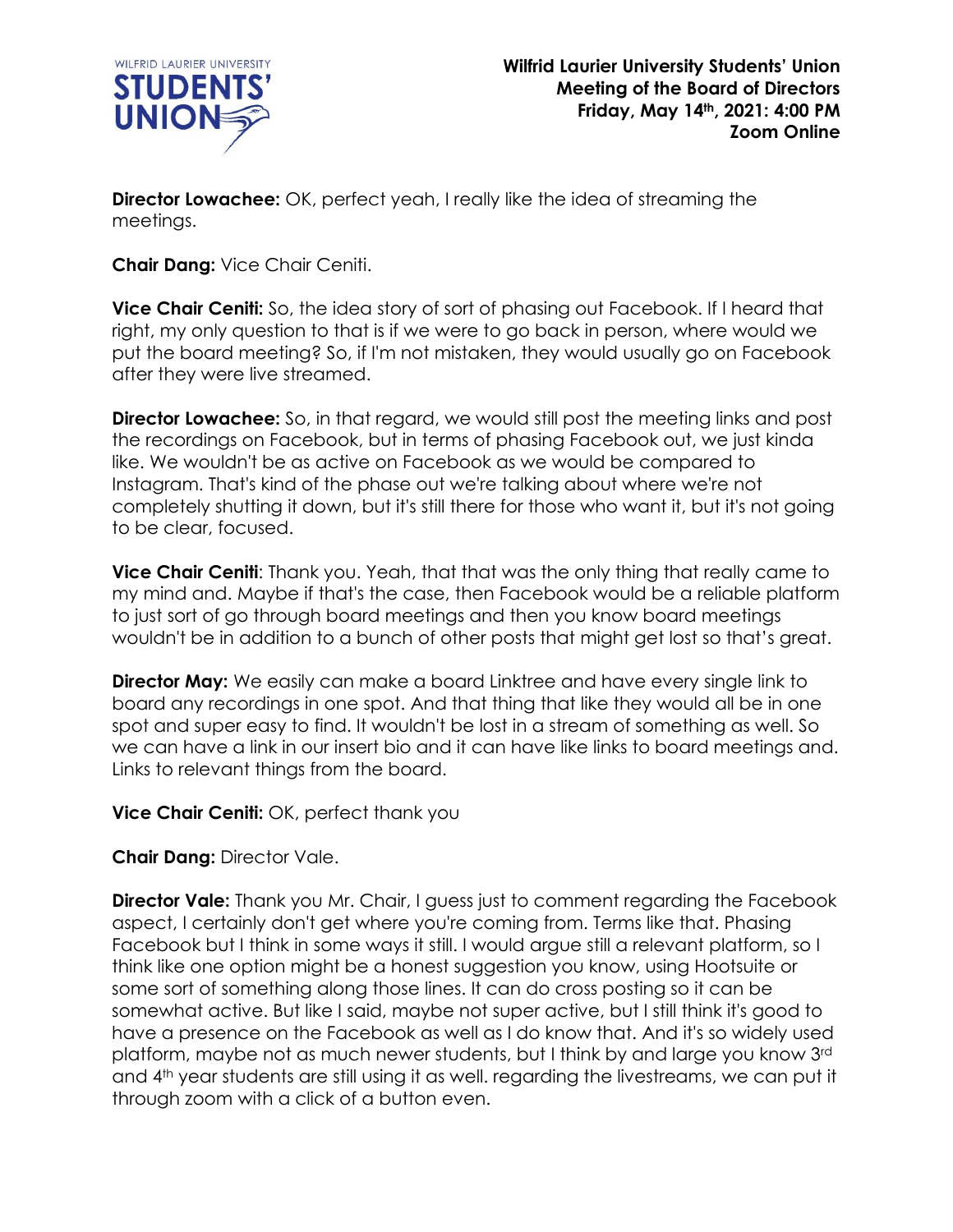

**Director Lowachee:** So sorry, just didn't get your regards to your question about Facebook. Yes, I do acknowledge that it is still relevant platform for some people. That's why we're not doing a complete cut. They will still see some other posts. Most likely about meetings and events, but things like director intros, director birthday wishes anything like that, we would keep to the Instagram.

**Chair Dang:** And just on that point in my conversation with Megan, all those types of you know more fun whimsical and info but the board that would be our prerogative to do. Anything I'm asking operations to help us with is just more for like the generic like you know students at the board hears and big-ticket items. Director Mohamed.

**Director Mohamed:** Yeah, just to jump in. I have Facebook is still very useful and rather than. You know not using Facebook at all, and I know that's where we post a lot of the streams, especially if you know Director Lowachee and Director May would be in charge of the social medias. They could just split it and put the same livestream on our Instagram, because there is a way to do that, as well as put it on Facebook. And then and then just kind of update both. But you know, really push the Instagram because a lot of these students are on Instagram where they only really check their Facebook for like sublets. And other school related things.

**Chair Dang:** OK, I'm going to just step into this. I think that kind of vision of what the board is pretty straight forward into. If were just discussing about which platform is more effective. I think that that's something that can be done on a later date and. That's. Yeah, so like you know, definitely one thing that I would definitely, highly, strongly reminds all directors to look at the package. I included a section, so this is GP2C B start 3B. So you know, or members recognizing that there's the limitations and that one board member doesn't speak for all board members. So I love how this is kind of like the nature of the conversation that we're having. I just want to come move on. So we feel that having a social media committee is necessary. Is that kind of general consensus, I see a couple of nods. And if that's the case before I move on. So with some conversations, is my recommendation to have two people sit on the committee, one Waterloo, and one Brantford student to have that both side representation. But if the board feels that more people. You know should be on the committee then that is your prerogative. But that being said, I want to remind people that this committee is not having a monopoly on the message of what we're trying to do there. Just the ones who are going to be the real administrators of the board accounts and you as directors of the whole, still have. We still need to approve of every single message that is going to come out to the public. Director Lowachee.

**Director Lowachee:** Oh yes, just on that comment about committee size and stuff, so it would be 2 representatives. As Andrew has said, are and then in terms of size, I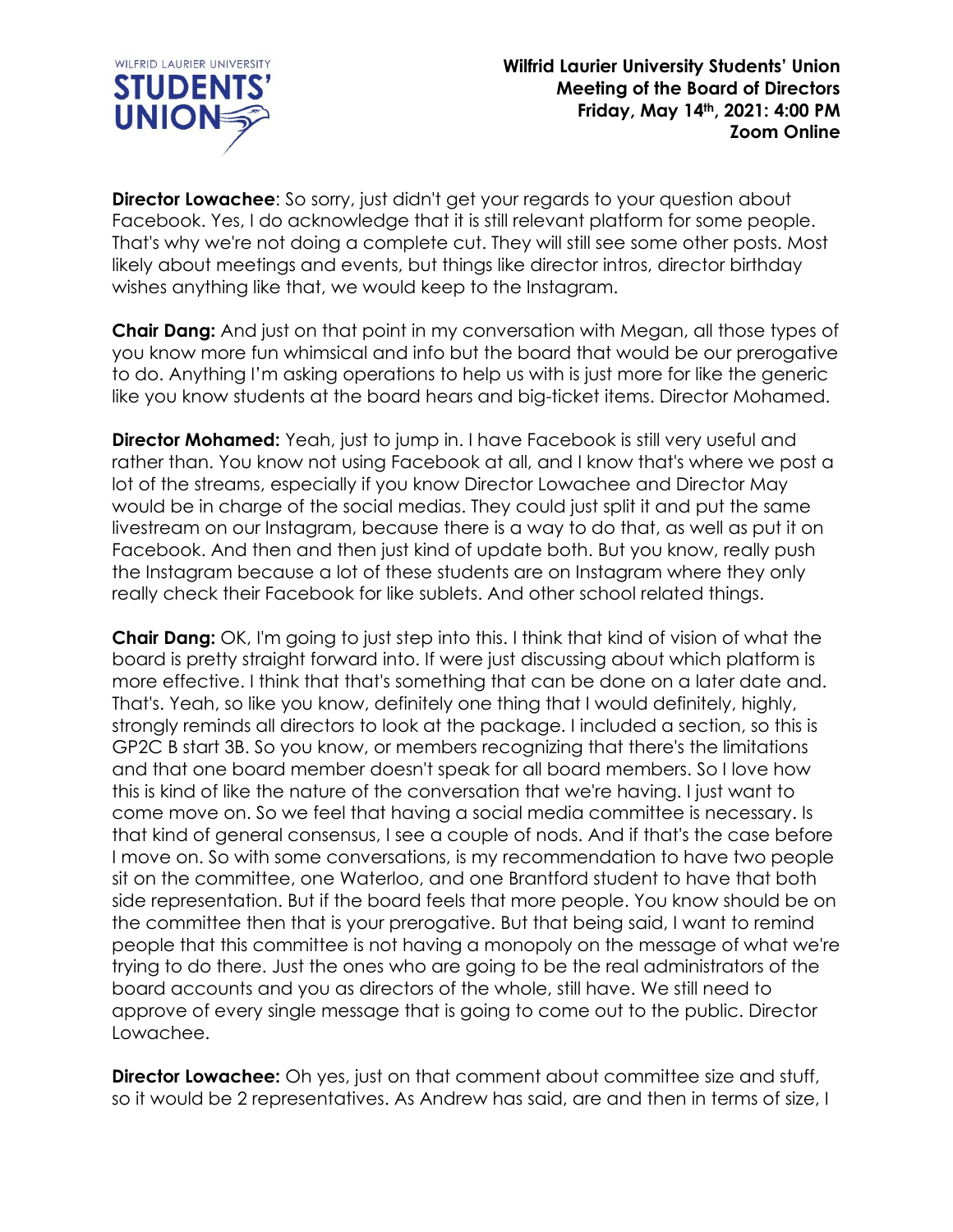

think between four and six members who can provide input would be good, but obviously things will still go through the whole board. Before it gets posted.

**Chair Dang:** So are you suggesting that the committee should be a size of four to six?

**Director Lowachee:** Ah yes, I am

**Chair Dang:** Okay. Ian.

**PRA Muller:** It would be worth for striking an ad hoc committee to put together a proposal about the scope of the board. Social media activity. That way, that committee can make sure you're referencing back to board policy that the parameters of. This particular initiative matches the directives that the board gives itself in terms of interacting with members. You can kind of present the rest of their group with the proposal with some of these pieces fine-tuned and from there that might be a good opportunity to the kind of define what the final committee might look like.

**Chair Dang:** I think that that is a fantastic option. Kind of picking your brains a little bit contained that. Yeah, well, how big do you think this committee should be, historically that these ad hoc committees are?

**PRA Muller:** Just the same as any other. Sorry for the noise. Noisemaker.

**Chair Dang:** Is it because I have the meetings assigned to time when you're supposed to give him attention?

**PRA Muller:** Yeah, there's a couple of birthdays this weekend.

**Chair Dang:** So, do you think having a committee about four of directors? Would be sufficient in this case?

**PRA Muller:** Yeah, I mean, after the initial ad hoc committee, just to put the proposal together, I think gathering some of the people in that standard size and then that group could make some recommendations in terms of how to move forward with the permanent structure for the year. I think the one thing I would also kind of encouraged the committee to think about is what happens if next year. The board is not as enthusiastic about social media engagement as this group is. That's often the challenge from year to year, so I think. Continuity as well as. You know what that transition from team to team might look like should also be factored in. Now that those are some good points and to conflict answers in concerns to everyone, that's why I had the conversation once to work closely with operations to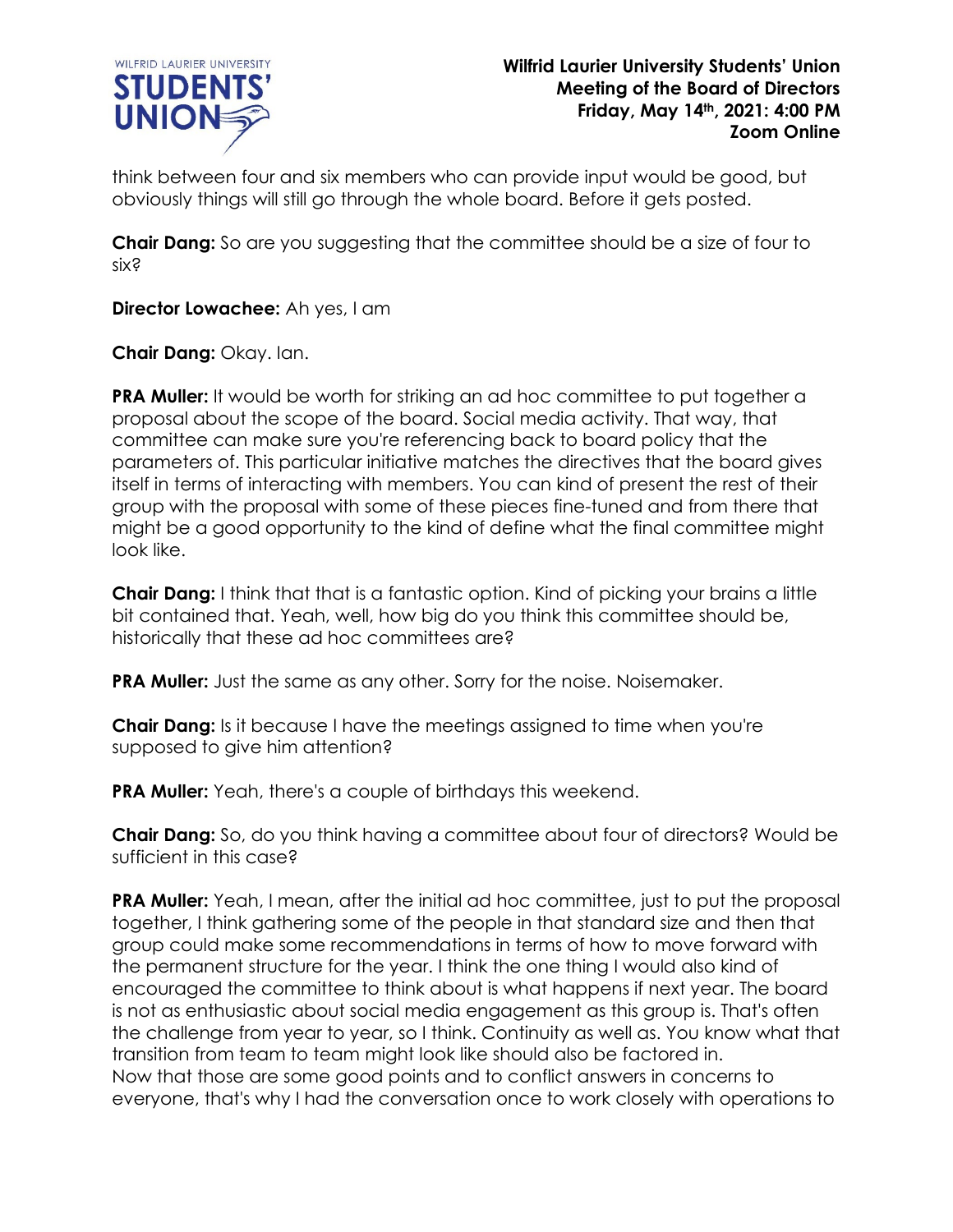

make sure that there was some sort of structure. Even if we, like you know, if we don't have a board next year that's interested. But with that case is everyone. You know, agreeing, agreeable to the idea of having an ad hoc committee to discuss what actual social media Committee will look like in future.

**Chair Dang:** OK, perfect in that case I'm going to open up a ad hoc committee election, so I think it would be prudent to at least have one Brantford director on this still. And I think the rest can be Waterloo directors. Yes Phil?

**ED Champagne:** Quick procedural, wouldn't you have to make a motion to make that ad hoc committee and formally have that vote on the record, and then once you have the committee then you can go into nominations, etc?

**Chair Dang:** OK, that's a fair point. Thank you. This is where I'm treading to new water too so you can see where I'm still a big grey in some areas. OK, so can I have a motion on the table to create ad hoc committee? With at least 1 Brantford director and 3 Waterloo directors to discuss what proper social media committee will look like. With a board motion by Director Vale seconded by Director Chandhoke.

**Motion #3:** Create an ad hoc committee to discuss about a social media committee **(Vale/Chandhoke) Vote:** 11-0-0 **Result:** Motion pass

**Chair Dang:** The ad hoc committee is struck for members. I now open the floor to nominations in order for a director to be added onto the community, they have to be nominated by one of their peers.

**Director Vale:** Mr. Chair I'd like to nominate Director May.

**Chair Dang:** Yes, Director May do you stand?

**Director May:** Yes.

**Vice Chair Ceniti:** I would like to nominate Director Chandhoke.

**Chair Dang:** Do you stand?

**Director Chandhoke:** I do.

**Director Bothwell:** I would like to nominate Director Lowachee.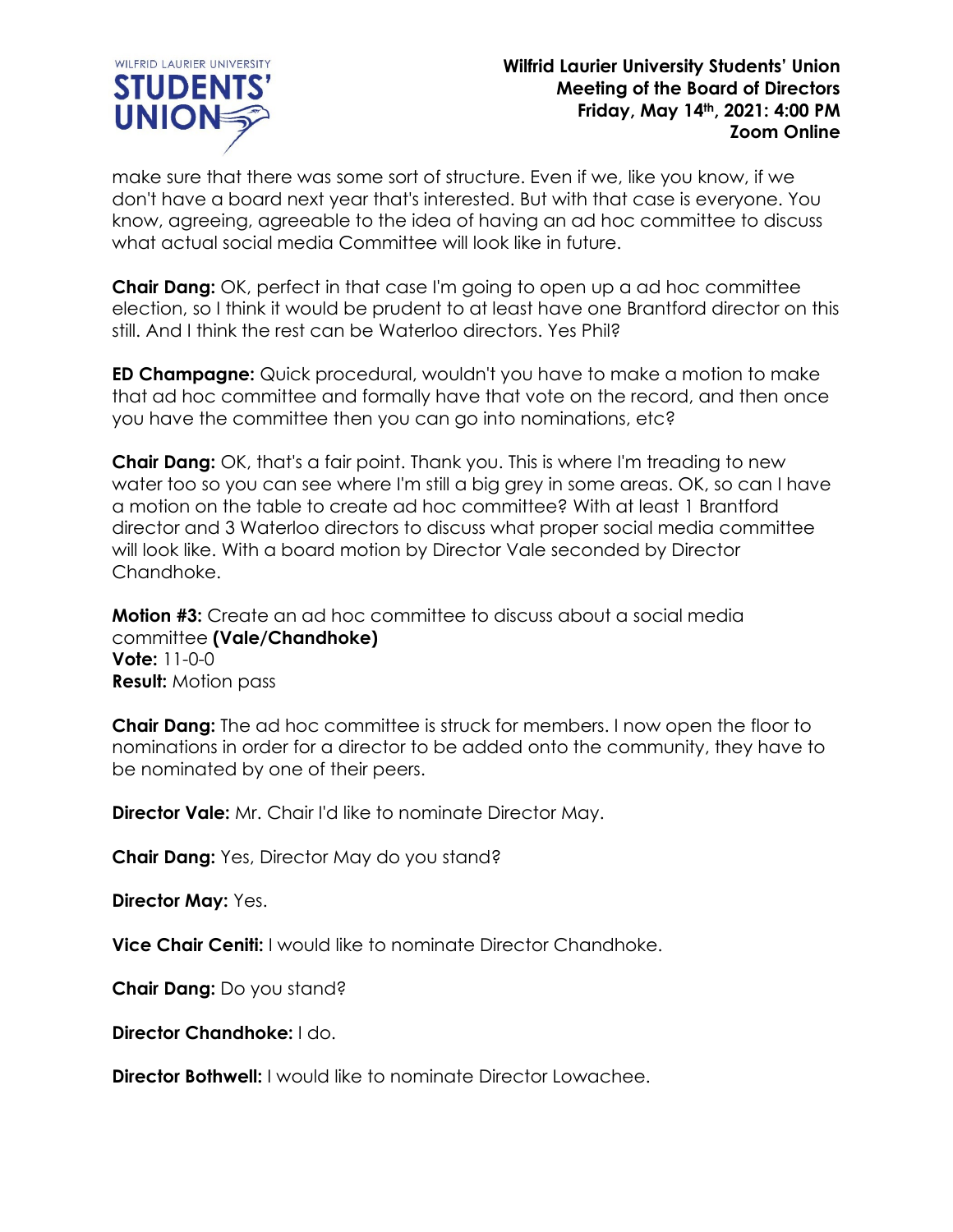

**Chair Dang:** Do you stand?

**Director Lowachee:** Yes, and I would like to nominate Director Bothwell.

**Chair Dang:** Are there any other nominations? If not, then can I get a motion on the table for Director May, Director Bothwell, Director Chandhoke and Director Lowachee to be claimed on the social media ad hoc committee?

**Motion #4:** Director May, Director Bothwell, Director Chandhoke and Director Lowachee to be claimed on the social media ad hoc committee **(Vale/Del Guidice) Vote:** 7-0-4 **Result:** Motion pass

**Chair Dang:** I will reach out to those on the ad hoc committee after this meeting very shortly. Now moving on to our next agenda item.

## **11. Approval of Summer Board Meeting Schedule**

**Chair Dang:** This is the approval of the summer board meeting schedule. So after collecting everyone's schedules, these are some board times that I think work with everyone, however. You know, if you have any issues with them then please let me know. Director Vale.

**Director Vale:** Thank you Mr. Chair. I just would like to see if you could amend the schedule for the August  $2<sup>nd</sup>$  the week before to Thursday, August  $5<sup>th</sup>$ , 2021. In recognition that the current date as well as the following week are currently set as the official final examination for the spring 2020 exams.

**Chair Dang:** OK, no, that's a good point. Does anyone else have any comments to make regarding proposed spring meeting schedule? OK if not then can I get a motion on the table to adopt the proposed meeting schedule with the amendment to change the period 4 meeting to August 5<sup>th</sup> at 5:30 pm?

**Motion #5:** Adopt the proposed meeting schedule with amendment to change the period 4 meeting to August 5th at 5:30 pm **(Vale/Chandhoke) Vote:** 11-0-0 **Result:** Motion pass

# **12. Governance Calendar/Monitoring Schedule**

**Chair Dang:** This is just a need to approve this or if you guys can go down to page of 38 and specifically 39 of it. Let me show my screen to help give a better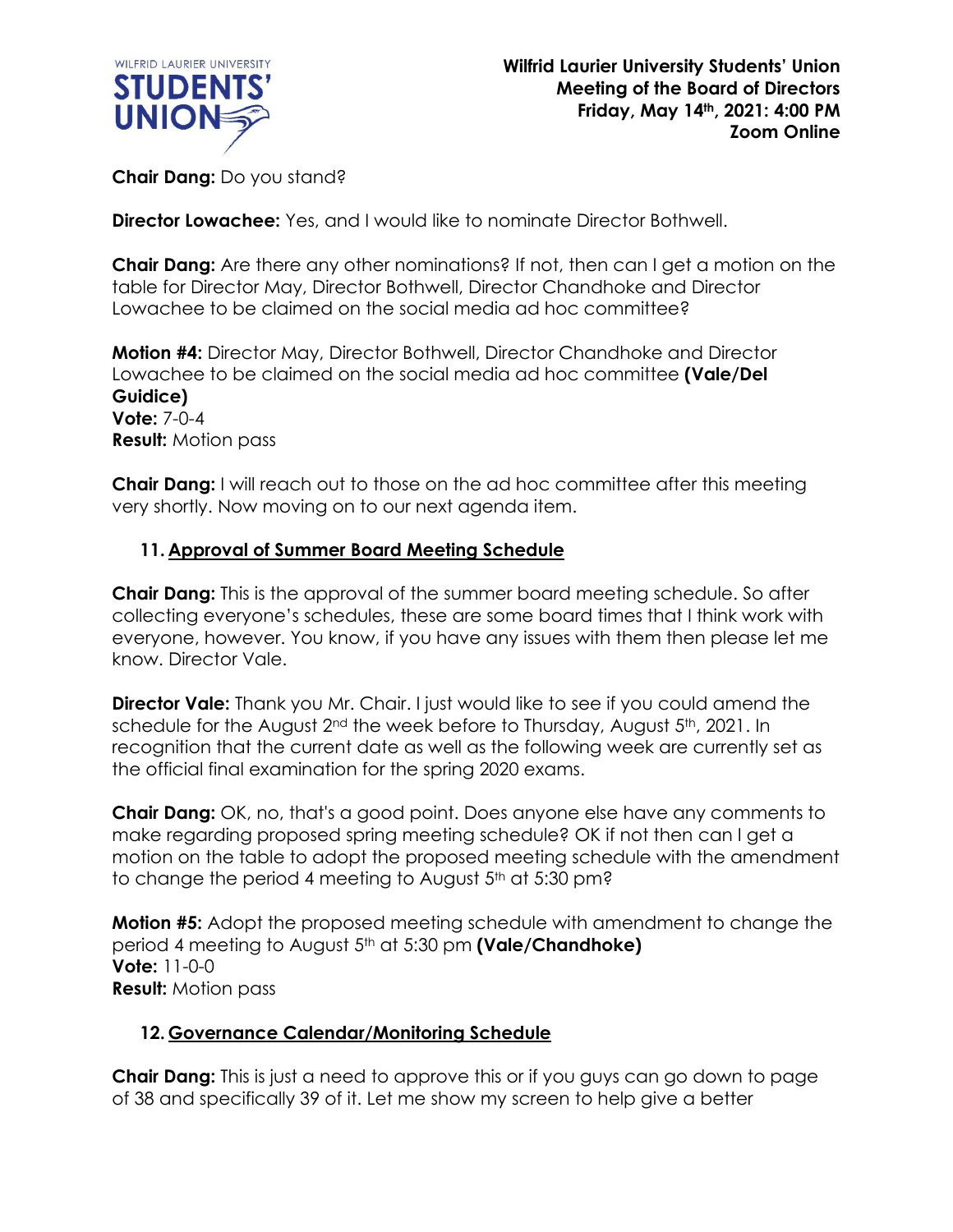

understanding. So, this is the annual governance plan schedule. So right now, we are in year four. So, yay we're at the end of another inspection cycle. So, as we go on later on agenda items with the DCI communities it is as a result of the governance planning schedule these are the policies that we do need to review and in further detail here in GP2H. This actually tells you the monitoring report schedule. So as you can see here, the ones that you just approved during the consent agenda was the ones regarding the modern course of myself. With that information being on the table, can I get a motion by the board to approve of the governance and monitoring schedule as presented motion by Director Del Giudice and Director Lowachee.

**Motion #6:** Approve the governance schedule and monitoring schedule as presented. **(Del Guidice/Lowachee). Vote:**11-0-0 **Result:** Motion pass

## **13. Committee Elections**

## **a. Student Life Levy Brantford**

**Chair Dang:** Now we get onto my favourite part, here. The Student Life Levy Brantford, which is one of my favorite committees there used to be three. You know, but unfortunately as a result of the election, we only have one which is the Brantford Committee in regard to that one there. It'll be by two Brantford directors, which we have a director and the chair, which is myself there. In regard to the direct inspection committees, those can be any two directors, regardless of campus, can sit on those and they'll be myself, a chair and those two directors. Any questions before we get into the committee elections? That being said. Let's get into the nominations for the Student Life Levy Brantford.

**Director Vale:** I would like to nominate Vice Chair Ceniti.

**Chair Dang:** Do you stand?

**Vice Chair Ceniti:** Yes, I do.

**Chair Dang:** Can we confirm that this is under Page 41?

**Vice Chair Ceniti:** Yes, it is.

**Director Lowachee:** I just have a quick question, what is the podcast scholarship and why is there a question mark next to it? Page 41 under referendum question 2, in the second paragraph it states 'do you support the renewal of the student life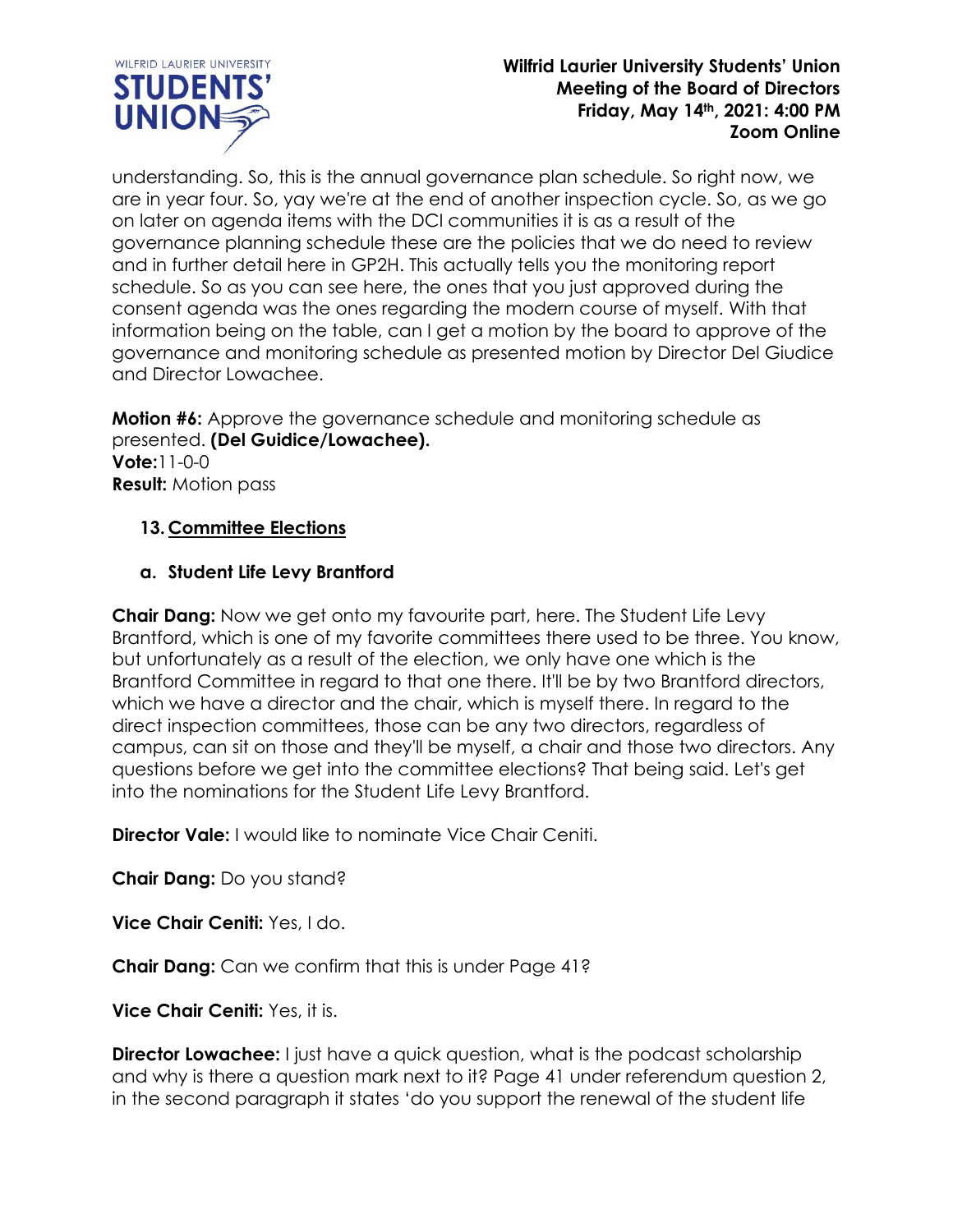

levy? A fee that supports students through project funding such as the student centre and multipurpose room'.

**Chair Dang:** Okay I see that now, a reference to previous. Like previous examples of student life living Brantford projects if that makes sense. So it kind of gives students an understanding of what the fund was used for. I think I also made a mistake. I think I accidentally proceed to the election for SLL without approving of the agreement. So I believe that in this case I need to approve it. I'm sorry if I have to call you on this one, could you just help me walk through this?

**ED Champagne:** So basically, when we went to referendum in the, January sorry, time has lost all meaning. The referendum question for the Student Life Levy in Brantford passed. And so as a result, the then existing agreement expired as of April 30th. So this is the new agreement that starts May 1st, and ultimately will take us into the future with the Student Life Levy in Brantford. So we didn't need to review it because the Chair and Chief governance officer is a signatory on that agreement. The Board needs to agree to the agreement with development alumni relations in order to get his signature on there. PJ and I can't sign it without him.

**Chair Dang:** So we need to get that done first before we strike the committee, correct?

**ED Champagne:** Not necessarily, the committees been struck. That's fine, but until the board approves the agreement. There's no actual committee to be on right and technically. So basically the board should have reviewed the package, the student Life levy agreement that's in the agenda package. Then we would make a motion to approve the agreement as presented, and then there would be a discussion on it and we could answer any questions that the board would have and then we would move into voting on whether or not we approve the agreement. And if we don't agree to the agreement we need to be very clear as to why not so that we can go back to development alumni relations and get an agreement that the board will agree to.

**Chair Dang:** Sorry I jumped the shark on this one here. But you know what? This is the opportunity to kind of answer some questions about the funds. So Victoria, I see you have a question in the chat there. In terms of the scholarship one, this I assume that it is a student private help fund something this nature, but I don't remember seeing this during my time on this. So do you remember the podcast scholarship?

**ED Champagne:** I don't recall. I'm sure it was a project that was approved by the Brantford Student Life Levy Committee and ultimately the decision was made at the time of crafting the question for referendum. It was referenced as something that Brantford students in theory should have recognized.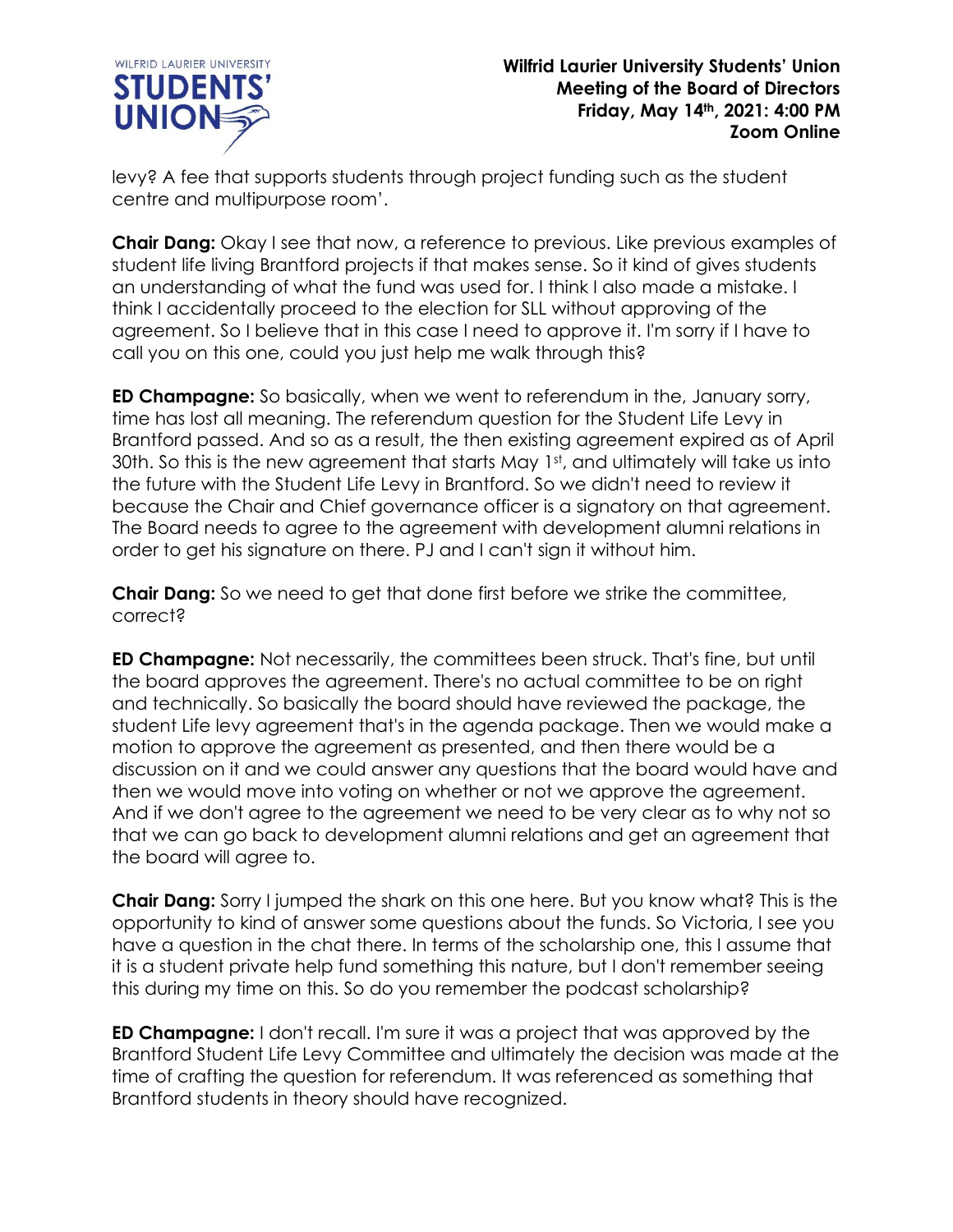

**Director Lowachee:** Speaking again to that podcast scholarship, is there a way to make sure that that wasn't just a typo and that it's actually meant to be in the board package?

**ED Champagne:** All that is presenting to you is the referendum question that was sent to the students on Brantford campus. That literally word for word what every Branford student would have seen when they went in to vote yes or no. As to supporting that.

**Director Lowachee:** Okay, thank you.

**Chair Dang:** Does anyone have more questions in for regarding SLL before I backtrack a little bit on my plain error unfortunately? If not then, so Phil help me guide me through this so in this case it would be like a motion for the board to approve of SLL agreement right?

**ED Champagne:** We need somebody on the board to make a motion to approve the Student Life Levy agreement as presented then will need a seconder.

**Chair Dang:** Okay, awesome.

**Director Bothwell:** I feel like I just keep circling back to this podcast thing, but like should this have been recognized by old Brantford students like could you just figure out what it actually is? So I just want to know.

**ED Champagne:** So let's be clear you guys are getting caught up in the wrong details of the agreement here. Happy to get you as much information as you want on that podcast, but it is a project that was approved by the Student Life Levy Committee in Brantford. In years past. I can't honestly remember when, but we can definitely get that information. And give you literally all of that information.

**Chair Dang:** There is an existing extensive package I can promise you that.

**Director Bothwell:** I was just like I don't know. It just is weird to me that it was just phrasing like question. As like something that should be widely known so.

**ED Champagne:** Yeah. To be fair, the most visible projects in Brantford so far have been a lot of the lounges, student lounges, and commuter lounges, and things of that nature, so I think that they were trying desperately to not just focus on lounges 'cause that fund definitely funds way more than just student lounges. Then that's probably why that project was big, so I'll do some research and dig it out. Find out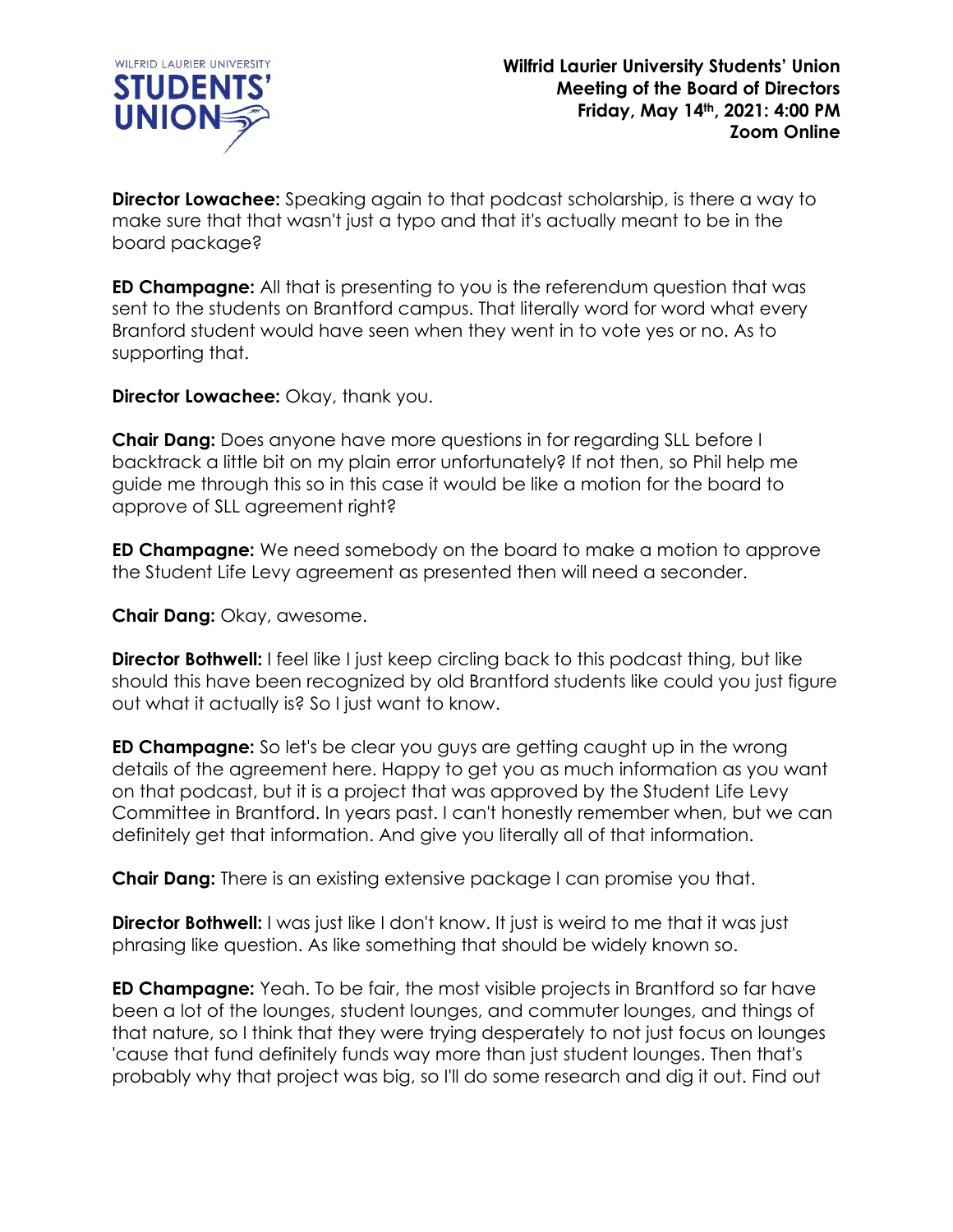

exactly what that project was and happy to update it. Hopefully by the end of this meeting, and if I can't do it by then, I'll do it by the June meeting.

**Chair Dang:** OK, thank you and I can follow up on that on your behalf. Ok Director Vale.

**Director Vale:** I would like to put a motion forward to approve the agreement as presented.

**Motion #7**: Approve the agreement as presented **(Vale/Chandhoke) Vote:** 10-0-0 **Result:** Motion pass

*Note: Director May was absent in the vote. Director Bothwell and Director Lowachee approved on the condition that more information regarding the podcast scholarship would be provided to the Board.*

**Motion #8:** Acclaim Director Iqbal, Director May and Vice Chair Ceniti to Student Life Levy Brantford Committee **(Vale/Del Guidice) Vote:** 8-0-2 **Result:** Motion pass

*Note: Director May was absent in the vote.*

### **b. Direct Inspection Committee EL #1**

**Chair Dang:** Next onto our DIC committees so the first one that we have on the agenda is the Direct Inspection Committee for El number one. The same principle applies in terms of the nominating committee, so now the floor is open to nominations. Remember, this is. To direct those, regardless of campus.

**Director Symington: I would like to nominate Director Chandhoke.** 

**Chair Dang:** Do you stand?

**Director Chandhoke:** I do.

**Director Bothwell:** I would like to nominate Director Vale.

**Chair Dang:** Do you stand?

**Director Vale:** Yes, I do.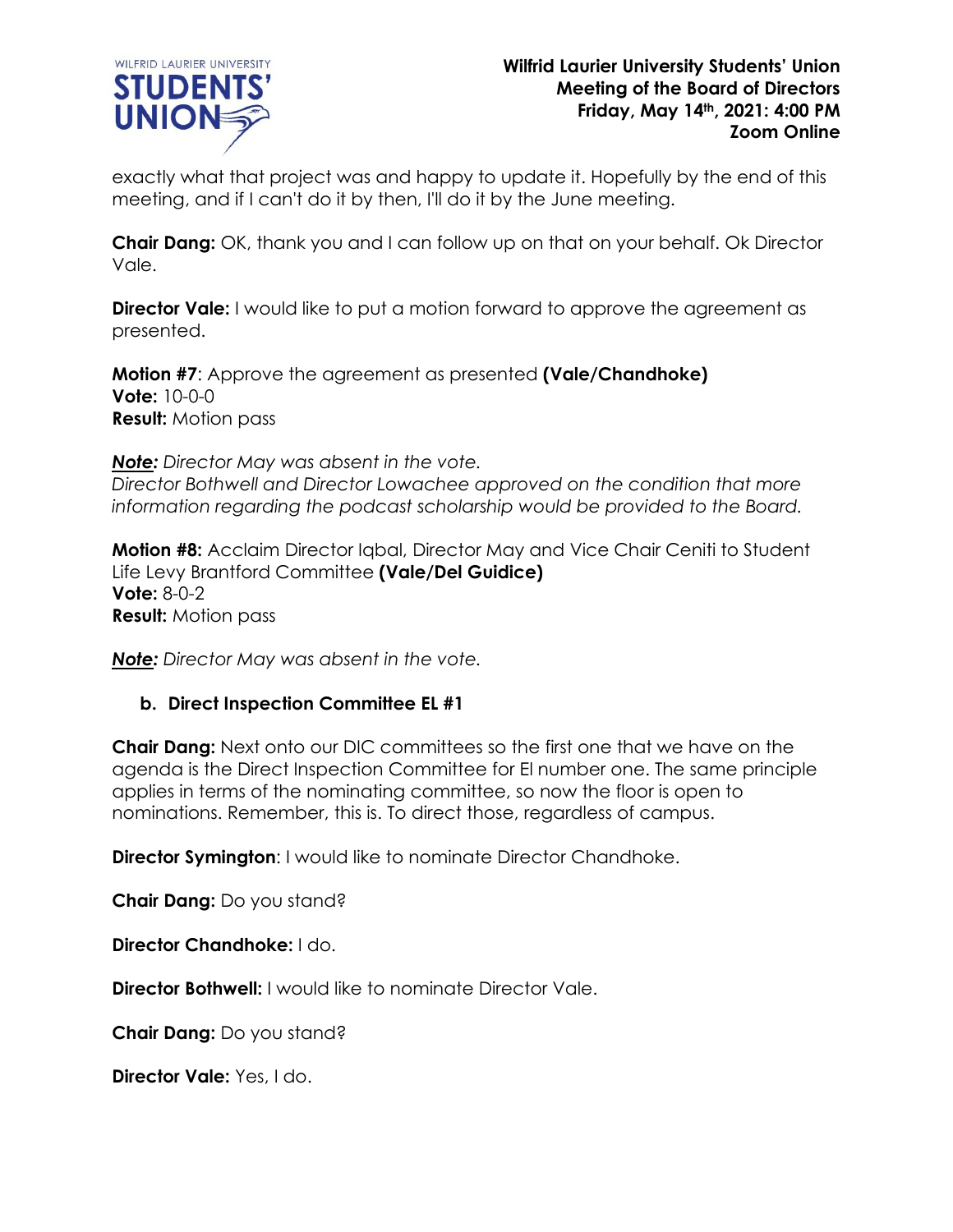

**Motion #9:** Director Chandhoke and Director Vale to the Direct Inspection Committee EL #1 **(Ceniti/Iqbal) Vote:** 9-0-2 **Result:** Motion Pass

## **c. Direct Inspection Committee GP #2e**

**Vice Chair Ceniti:** I would like to nominate Director Vale.

**Chair Dang:** Do you stand?

**Director Vale:** Yes, I do.

**Director Symington:** I would like to nominate Vice Chair Ceniti.

**Chair Dang:** Do you stand?

**Vice Chair Ceniti:** Yes.

**Motion #10:** Acclaim Vice Chair Ceniti and Director Vale to Direct Inspection Committee GP #2e **(Chandhoke/Del Guidice) Vote:** 9-0-2 **Result:** Motion pass

## **14. Presentation by Indigenous Affairs Office**

**Chair Dang:** We have a wonderful guest speaker today to talk to the board about Indigenous Affairs and history, and us as board to how we can do and help. I would like to open the floor to Erin, who is so gratefully to allocate her time for us for the next half an hour and a bit, so I give you the floor.

**IA Officer Hodson:** Thank you so much. Hudson, I am the indigenous curriculum specialist at Lori. I'm an educational developer and teaching and learning and I thank you very much for the welcome. I have been asked to back, which is very exciting. I was here last year around about this time to have a discussion with folks, and I was very, very generously. Ask to come again by I know that you folks have certain ways of calling each other, but by Andrew and by Ezra. I don't know the titles and I was very lost and all of that stuff you folks were doing. Stop, I'm going to share my screen if that's alright with everyone. How many of you folks were here last year as opposed to this year? So, I will be building on some of the content that I'm going to be showing to you. Just for a little bit of context, my job is to support faculty, staff, students, community members. Basically, anybody who reaches out to me who is looking to authentically Createspace for Indigenous ways of knowing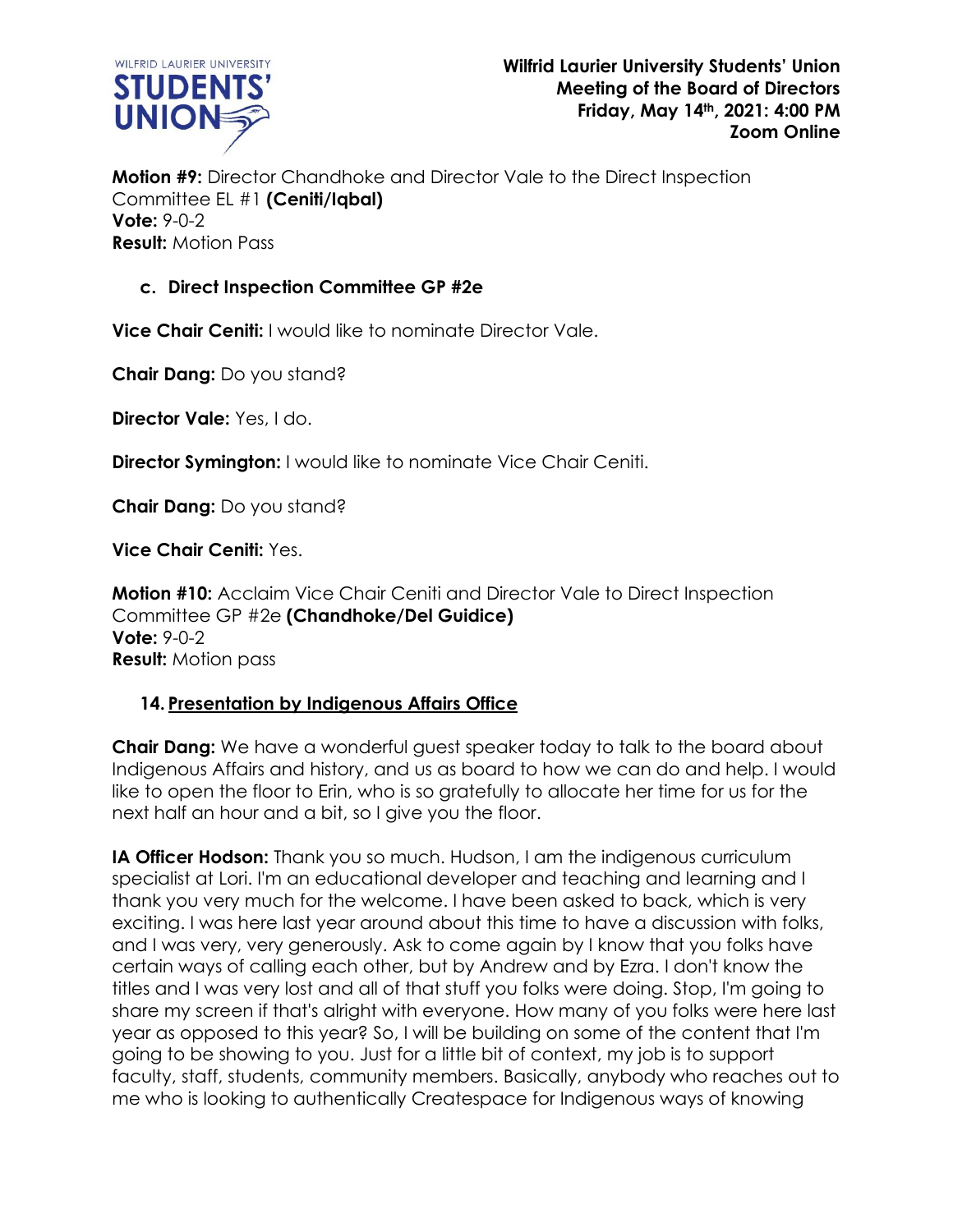

and being so. That's my job. I connect with people I create community with people, and I find the best way for them specifically to incorporate. My way of knowing and my way of being into what we do at the institution. A couple of ground rules. There are no stupid questions. I would like everyone to ask any question that they have. I don't care how it sounds. If you don't think that you like have the right language to say the question that you have doesn't matter to me. Ask your question anyways. Use whichever language you have. If it's not correct, I will let you know not in a mean way, and we can. We can sort of work through it in that capacity. I do have a limited amount of times I'm going to jump right in if that's alright with everyone. I am going to have to close my view of all of you folks and I'm also going to not therefore be able to see the chat, so I will come back to that. If you have questions for them in there, do you want to interrupt me anytime during this or I don't understand what you just said? Could you please reiterate? Feel free, there is no structure here. I'm not going to be in any way put out if you need to stop me or anything like that. Does that make sense? Yes, yeah. Cool so. We're going to start. I can't see anything hang on one second, let close you guys you folks. OK, so we're talking about beyond the land acknowledgement today and I wanted to sort of work into this a little bit of information about allyship and how to walk alongside indigenous people. One of the things that I would like you to keep in mind is that when I'm talking about culture, I'm talking bout culture, the way that I view it. There is an over abundant amount of indigenous people living in Canada. There are over 600 First Nations alone. We do not all do the same thing. We do not all practice the same culture even within our own cultural groups, things can be different because of our lived experience. I did not go grow up on reserve. I grew up in an urban setting, so that is going to affect. My way of knowing and being so the first thing I want to do, and I know that you folks start with this, but I start my presentation the exact same way every single time I do them with a land acknowledgement. I am currently sitting on the traditional territory of the Haudenosaunee, Anishnawbe and the Neutral peoples. I don't know if I talk to you folks about this. Last time I was here or not. What we're looking at right now is a form of colonial violence and what I mean by that is that these are names that were never meant to be written down. Most indigenous people on Turtle Island, which is what we call North America free contact, were oral traditions. We did not have written forms of communication. So when Europeans came here, they used their foreign lettering system. And they put rammed into something that it didn't quite fit. So when you're reading these words, it doesn't really help give you a sense of how they're supposed to feel in your mouth or how they're supposed to sound your tongue placement. Your teeth placement because they don't properly represent words. So I have this little little pull that I like to do is always a little funny hands up if you have or react in some way. If you have delivered a land acknowledgement. Well, I do it all the time. Hands up if you have heard a land acknowledgement delivered at this institution or somewhere else in your time. Most of you will have exactly hands up if you heard land acknowledgment delivered and the person who was delivering it had no idea how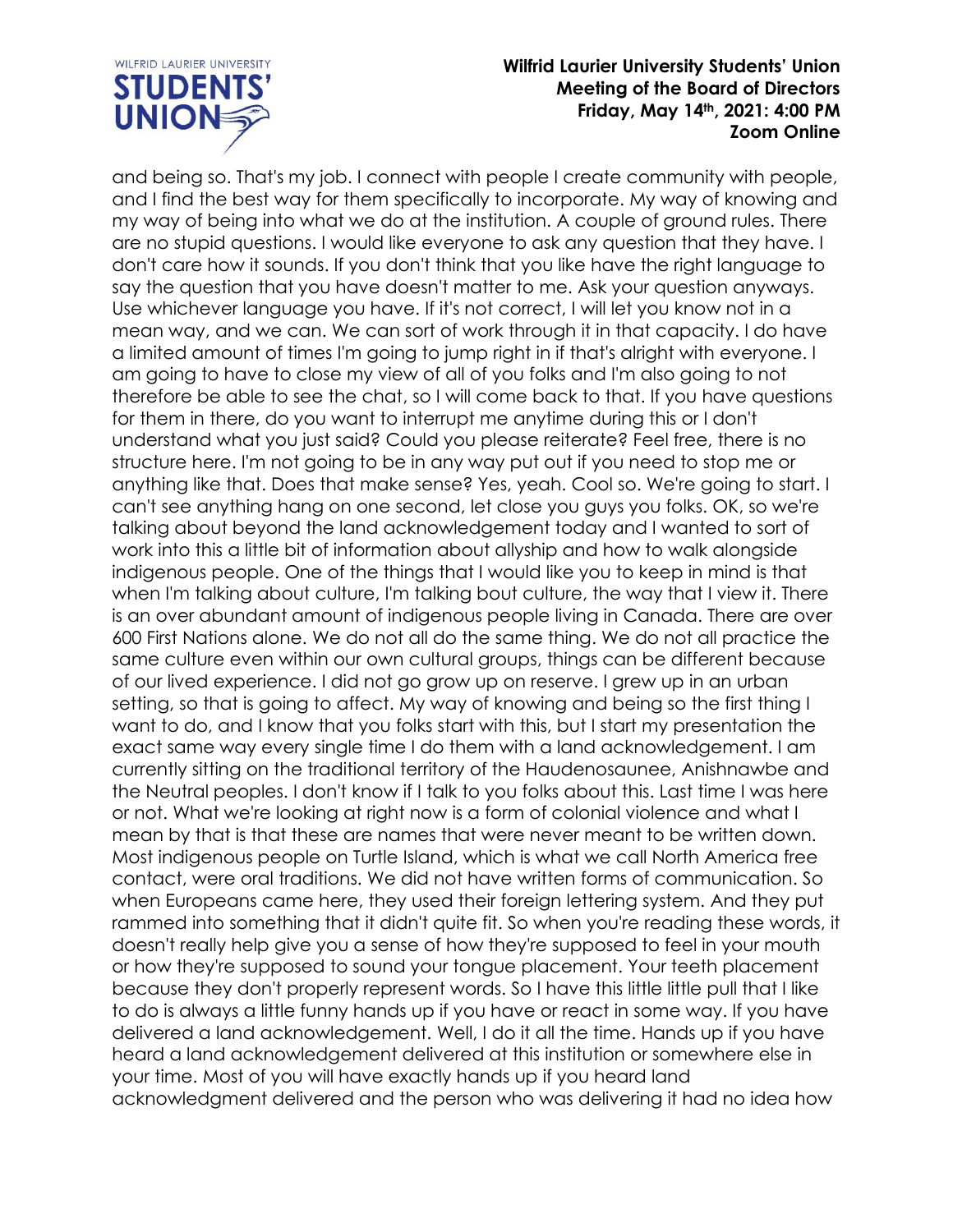

to say the names and it was super uncomfortable for everyone. Who hands up for that one? It's a very common thing, right? Because people think that just because it's written in the language that we you know we have learned our entire lives, we should be able to read them. However, like I said before, these are crammed in, so it doesn't quite work. My task for you folks is even when you were ever you ever asked to deliver a land acknowledgement reach out to an Indigenous person that you have in your sphere of influence. I am always available. Sit down and learn how to pronounce them properly. It is really an important step through colonization and through decolonization to understand these words the way that they were meant to be said. Did you have something you wanted to ask you or?

**Director Lowachee:** Actually gonna ask if you had the time to kind of go through this pronunciation?

**IA Officer Hodson:** I can. I usually do when I when we were in person and I would do these lectures in front of you know, 300 students. It was always really fun 'cause I gave him to stand up right and that gives you this sort of standing up is just like this idea that it's important that I would do the repeat after me. So if you would all like to do that, please come off mute if you were available. Turn your cameras on if you are as well because it's always fun to do this with a whole group of people and we will have a little experiential learning session. How does that sound? Yeah, yeah. I thought you were just going like you know governance things today now. Learning alright stretch get a nice good stretch there. We've been sitting down for a year and a half. And I'm sure we can sit down all day. Your bones feel your body. Remember what it's like to move your body around. 'cause I sort of forget. OK, repeat after me. Portena shoney how did the Shawnee? This is always really funny because no one is in the sink so I'm getting like snippets of it all over the place. It's always amazing holding a schoening. Holden did you get your hands in there? Sometimes that Little Pony? Do you know where the inflections are right? Beholden oshoniyi the hand motion helps right ensure. Now, OK. The next one is Anishinaabe, so think about if you're going to say the word schnoz and you hear you have that sort of like nasally feeling like that. It sort of just has that little kick. That's what we're going to try to replicate here. So say Anish knobe. Finish norbit perfect. Perfect and then the last one is neutral, which is obviously not in indigenous term, so I'm sure you all know how to say that you can go back to turn your cameras off and muting yourself. Are you sure you want to say neutral? What you may see is that other institutions in this area utilized the term out of wandering instead of neutral. They're the same thing. One is the term that Europeans called out or called them, and the other is what indigenous nations called the group of people that no longer are. They are no longer an entity among themselves. They were absorbed into larger groups, so if you see out of water, and I know UW size uses out of wondering if you see that it's the same thing as neutral. OK, I don't know why they did it. Like I said, I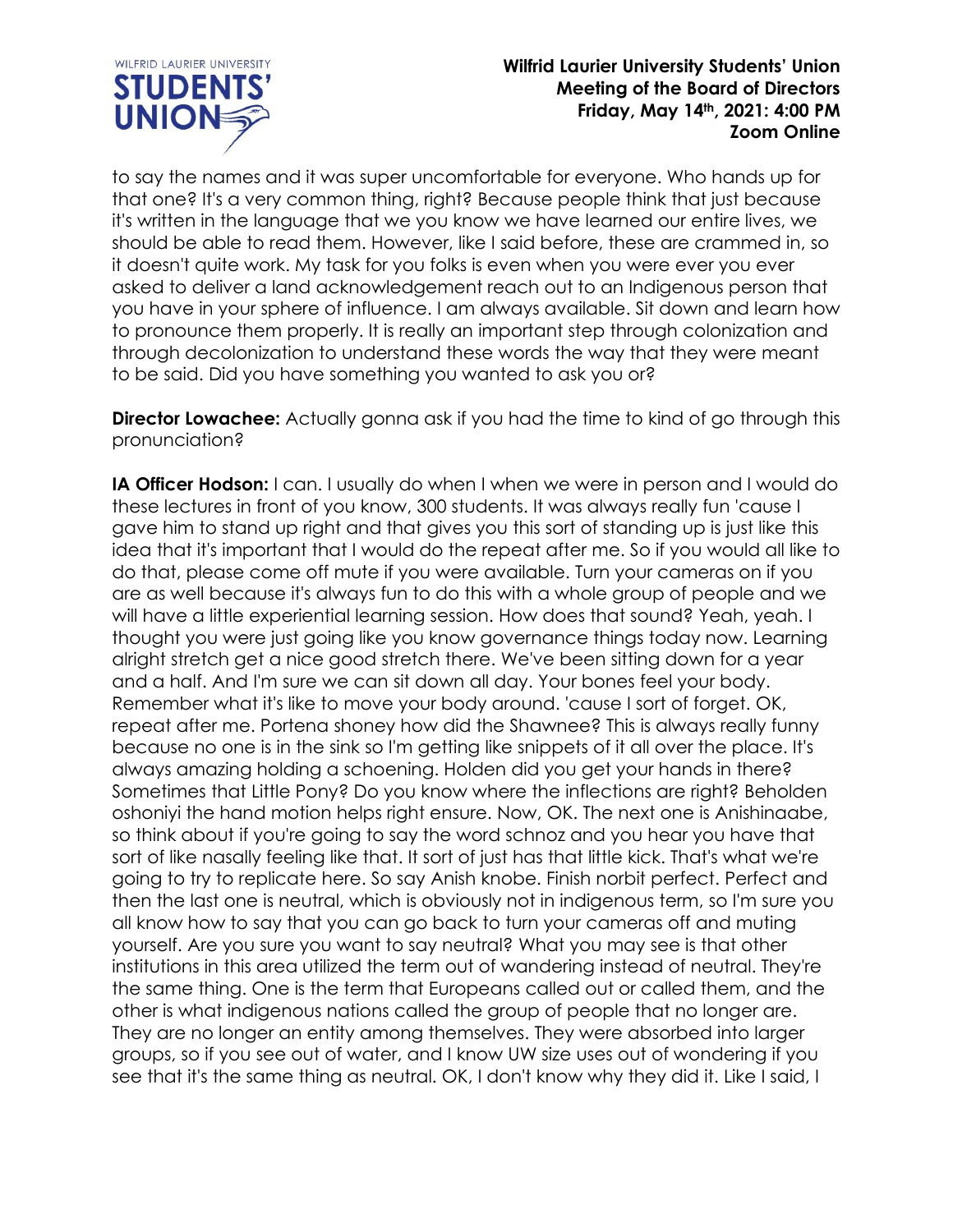

wasn't here when those decisions were made. Any questions or comments about the land acknowledgement before we move on?

**Director Lowachee:** Yes, so you were saying that. We've just kind of thrown a bunch of English letters together that weren't meant to come together in a written form so.

**IA Officer Hodson:** Yeah, I don't like what I think about it in this way, right? If you go to. Japan and you try to use a Germanic lettering system to represent Japanese words. It's not quite going to work because their sounds within the one language, and there's linguistical formations and stuff like that and the other language that don't quite fit right, and that's what's happening here. I guess what I'm asking is. Is there a written version of these? Words that would be appropriate within the indigenous culture. Like do they have a. I think what you're asking is this is their standardization in the way that it is presented about what you're asking. I know the answer is absolutely no. The additional be asking nation, then it's not asking Nation is an entirely. It is the largest by land mass nation within our country. It makes up most of Northern Ontario. But that doesn't mean that there is not national people living all over the place and they all spell it and pronounce it slightly different because it's what makes sense to those areas at that moment. I know that people and we're going to submit publish on people are we are by national. The line that exists between Ontario or between. The United States that was not here when we know when with before Europeans. Our traditional territory. Straddles both sides of that of that imaginary line. People in the in the upstate region of New York State in the Finger Lakes region, there's a lot of wonderful people that live there still. They represent wholeness only, starting with the bar. So that's going to give you a sense of the different ways that people like the regional differences in dialect and how people hear things and then saved it. So we say, Podna, Shawnee, they would say rather know Shawnee, but it's the same word, it's just reflected differently depending on the regionality. Does that make sense?

**Director Lowachee:** Yeah, so it would be kind of like how each region has different slang. So like if I tried Toronto slang in Waterloo, it might not communicate effectively.

**IA Officer Hodson:** Yeah, I think about it also as like accents and regional accents, right? Regional differences in the way that people speak. So on the West Coast, you know if you if you meet a West Coast person and you need an East Coast person, you're going to know the difference. It's the same kind of thing, right? We all speak with this, you know, we all utilized the same letters to speak. We all just say it's slightly different. You're welcome, OK. This is a map of the whole contract. I think most of you may know the Haldimand Tract at this point. I'm go rather relatively quickly through it. The reason why we need to know about this is because we're on the holding. Well, our university is. I'm assuming many of you are on the whole intact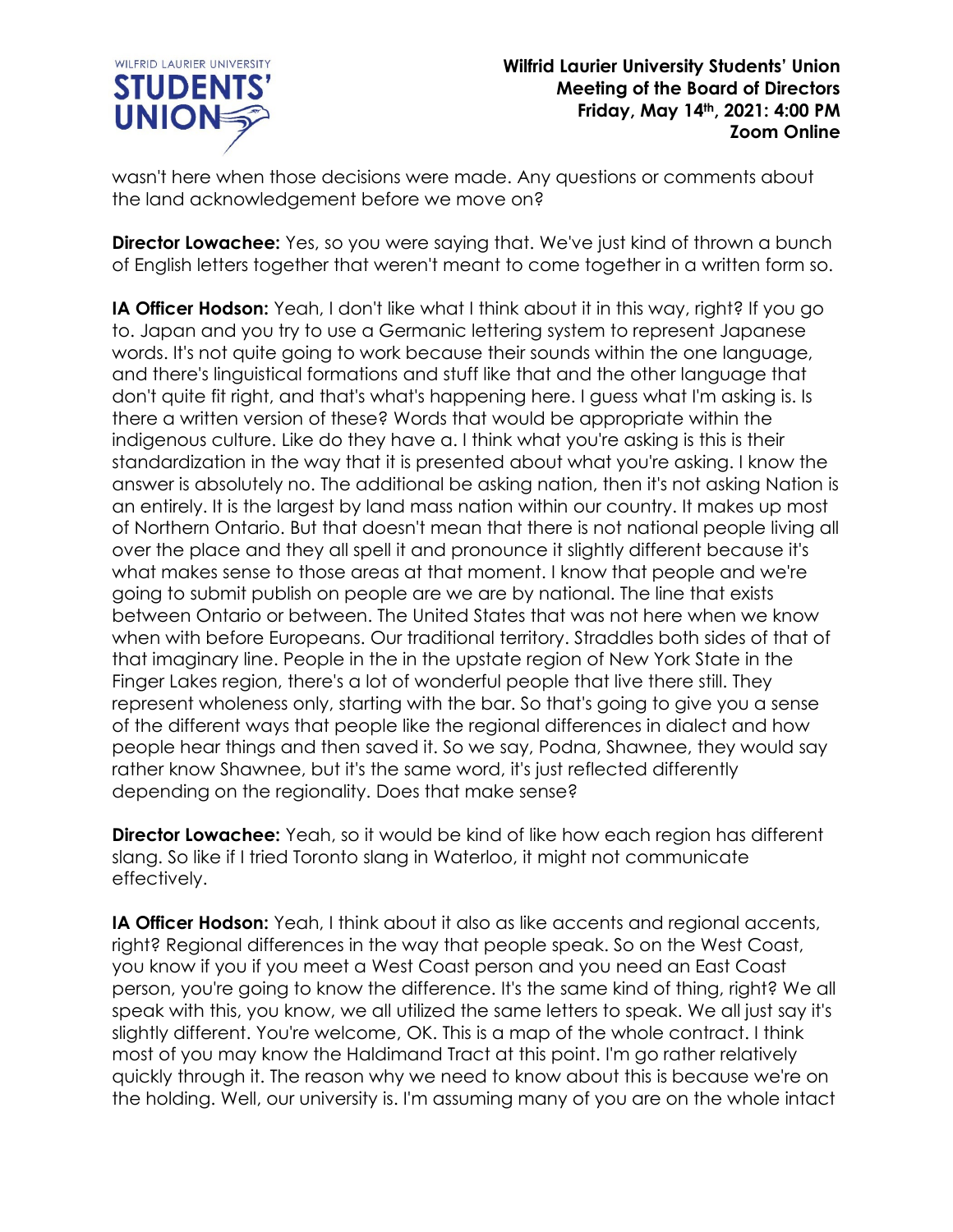

right now. It is 950,000 acres of land that was given to the Mohawk people in their service of the Revolutionary War by the British. So the story goes, we had our physical homes in the upstate region of the Finger Lakes of New York State. British and the American mountain alley Americans got into a fight. The British came to us and said, hey, can you fight with us because we cannot win this war. We don't have enough physical bodies on this. On this continent. My people said the whole design people said sure will look like with you and then obviously we lost. We couldn't stay there anymore because it was the worst breakup ever. You. Trying to live with an ex you can't stay in that territory because you lost, so the British people said come with us, we will give you 6 miles on either side of the Grand River from its source to its mouth. Appear in homeland. Less than 5% is in Mohawk hands today. The entire green thing is beholden tracked the orange part toward the bottom is where Six Nations of the Grand River is today less than 5%. Things like mismanagement of funds, shady backdoor deals, outright theft, and then finally the reserve system, which forced indigenous people onto segregated plots of land away from settlers. So the reason why we need to know this is first of all, we're all on stolen land and we need to recognize that we need to know what that means and how to act on these lands. Six Nations Traditional Council, which is the hereditary chiefs of the Confederacy earlier in. Earlier this month? They held a press conference and they said that they are putting a moratorium on any building along the Grand River that it's not going to happen anymore because of the large amount of pollution that those things have taken have overtaken in the last little while. So there's a moratorium put on that. I don't know how that's going to go, but it runs the entire length of the Grand River, so think about how close we are to the Grand River, helpless Brantford to the Grand River. And what that excuse me what that's going to mean for our communities and how that is going to be interpreted by different people in different ways. These are things that are going to be coming up in the next little while, and those of you who are based in Brantford, you're probably going to end up seeing quite a bit of this, because there I'm assuming that particularly once COVID finishes and we can be back faced. A lot of these industry things buildings are going to start happening again and there's going to be some problems with that so. Any questions about the ultimate tractor before we continue? This is a wampum belt. I'm going to show you two wampum belts today. I'm sure you've seen them before. If you haven't listen real close 'cause I'm going to quickly, 'cause I'm sure we're running out of time. Andrew or Ezra, could you give me like a like give me 5 minute warning so I can wrap it up when it's done. Could you do me that that solid thank you. This is a wampum belt. Even though we did not have. What is what I'm looking for? We didn't have oral traditions we didn't have written or we were oral traditions we didn't have written forms of communication. That doesn't mean we didn't have ways to hold our information for future generations. What we had was these visual representations which are called lump about it. WAMPUM if you want to write it down. There are millions of them out there. This one here has been on this land since pre since before contact this is existed as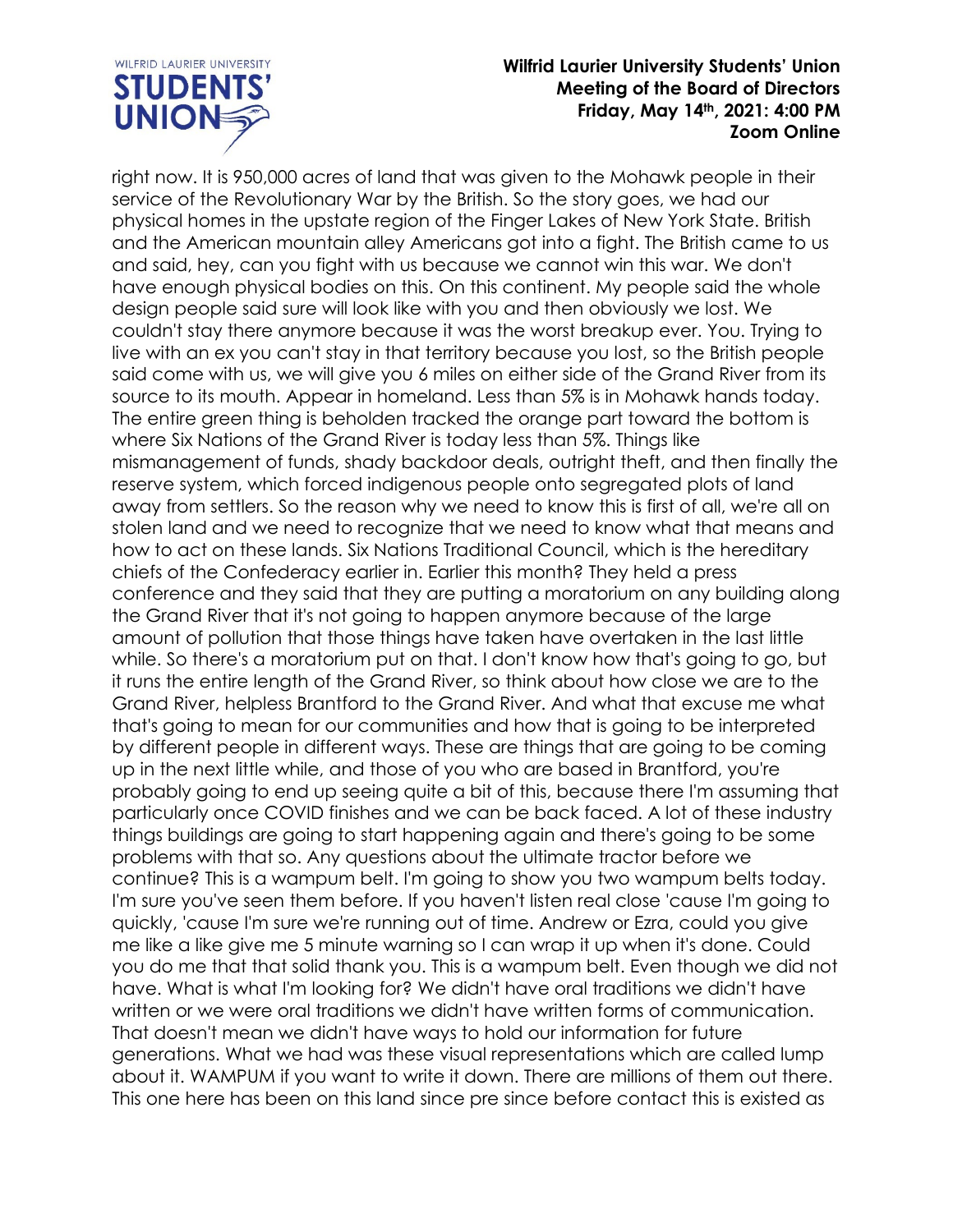

a treaty between two sovereign nations on this land since before Europeans came here. This one is called the dish with one spoon. It covers a vast amount of land, so much that I can't, you know, just Google it. It's huge. This was created between the Haudenosaunee and Anishinaabe people. Two of the individual nations that are listed in our land accomplishment. Historically we did not get along. Historically we did really awful things to each other. We were at war for a very, very long time. Even though we were two sovereign nations at war, we still recognize that we had to come together and understand how we were going to engage with the land in a good way. So we created the dish with website. The dish with one spoon has three tenants to it. The purple. I don't know colour it's showing up on your computers, but the dark piece in the middle is supposed to be purple. It represents a dish that we all have to feed ourselves from or the land that we have to sustain ourselves from. There's three pieces to it. The first pieces that we should only take what we need from the dish, or which it only extract what we need from the land for our own sustenance. The second is we should ensure that there is something left in the dish for other people or we should not take all food sources and leave other people to starve the third pieces to keep the dishes clean or to ensure that the land that we all have to survive on is kept in good working order, Andrew.

**Chair Dang:** I definitely already talked about this last year, but I wanted to kind of like ask again, right? Can you speak to the significance of like the colours of the white purple? I remembered that when the British came in, the purples are oil close. They just made all their wampum belts purple, but that was not like the right. I just wanted to ask you that.

**IA Officer Hodson:** Yeah, yeah, so it's made from an apple. It historically is made from a natural product, right? So it's made from a shell. It's called the Quohog show. And if you've seen Quahog shells, it's mostly white with just a little bit of purple. So it didn't make sense to utilized so much to be able to get that purple colour. So again, it's about ensuring that you're only taking really what you need from the land and not doing it just because it looks pretty right. You will see others. We have the Hiawatha Belt, which is the six lesions belt. It is all purple. The reason for that is 'cause holder showing people we really jam on purple. It is our favorite colour. It means a lot to us. So it makes sense that there would be so much purple in that in that one, yeah? But it is, you know it is about you know the ability to be able to end, give to, to extract that from the land in a good way. If you have a shell and most of it is white and only a little bit at the bottom is purple, you want to use that in a good way, right? Any other questions? What war would look like at this point in our shared history if the two nations or however many nations are engaging in conflict. If their first priority was to ensure that the land was kept in good work, more how different war would look at this point. Also, treaties do not expire. They don't. They don't have expiration dates on them, whether they're written on parchment or their visual expressions like this, they do not expire as people who benefit from living on this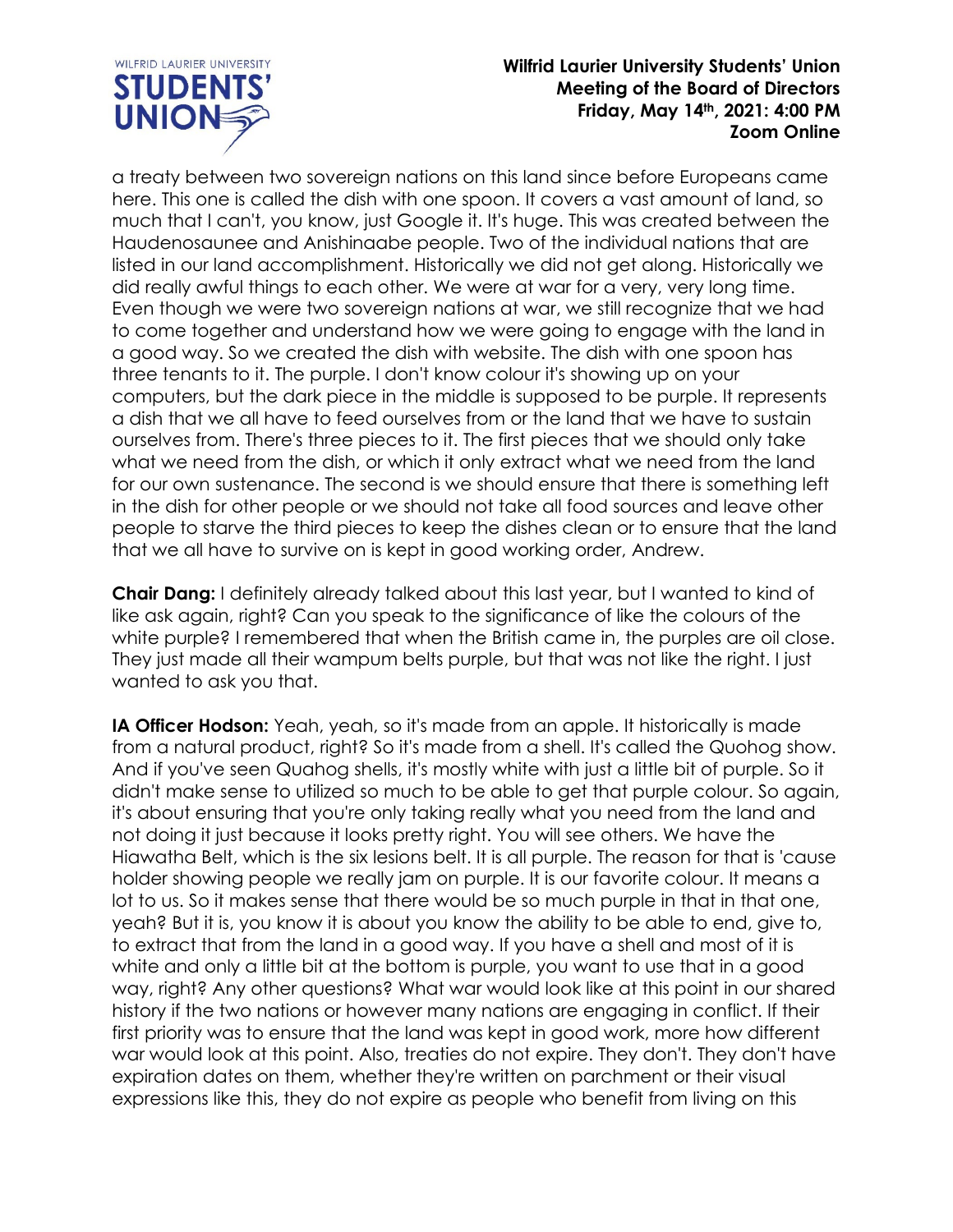

land, we are all treating people and we all at least need to know what the treaties are and then do our best to adhere to them. The second one I want to show you this one's pretty cool this when you might have more knowledge of or seen before this is called the two row one book. This is the first woman belt that was ever created between Europeans and indigenous people was created with the Dutch in the early 1600s. They were here under the East India Trading Company making money off of the stuff that we had. 'cause Europe didn't have anymore stuff 'cause I use develop. We went to them as a whole new showing people and we said, hey, we recognize your not leaving. We need to have a good understanding of how this relationship is going to go. So the two of us created the two robots. The narrative around this is that one purple strip represents indigenous people in our canoes. The other purple strip represents Europeans and their tall ships, and the whole thing is the river of life that we were going to travel down together in harmony without interfering with each other. Two parallels. Only thing I remember from great time math two parallel lines will never meet. Regardless of how long they go and that is the tenant here. That we are not supposed to bisected to each other and crash into each other. But learn how to live together in harmony. So we created this understanding with the Dutch in the early part of the 1600s. Then when the French and the English came here at separate times, we also offered them that that friendship and that treaty and they adhere to. They said that they would adhere to it as well. Clearly, that's not how it went so. What is your job as individuals who benefit from living on this land? What is your responsibility to ensure that we create a better relationship moving forward for the next generation? very vulnerable. So. I have a few documents here that I would like to point out to you. The first one here. This is Laurier specific one. This is the indigenous allyship toolkit. This was created a number of years ago in the Office of Indigenous Initiatives and it is available to look at online now. It is very. It was a grad student that wrote it, so if they were trying to use all of their fancy words. And it's very academic in its rating. However, it does have some really great stuff. It talks about her. It would, you know, being an ally is a relationship. Expect respect. It says that the reconciliation of historical and contemporary wrongdoings, sorry it talks about the reconciliation of historical and contemporary wrongdoings and that the ratification of inequitable colonial systems need to happen. It says that allyship is continual process of self reflection. Within this work, reflection is. Constantly going back, reflecting on what you have done, reflecting on what you could better have done better. It is fundamental to outline work. Where am I here? Actively Asian decolonizing practices? Within the Academy, we'd like to always things we like to indigenize. We like to win decolonize we like to, you know in culturally really want to colonizing means is recognizing that we privileged one knowledge system within the Academy. But it's not the only knowledge system that we can. Privilege multiple knowledge systems within this Academy does not have one that is, you know higher up than the other week and privilege many knowledge systems so that more people see themselves within this institution. That's what allyship or that's what do colonization means to me. It also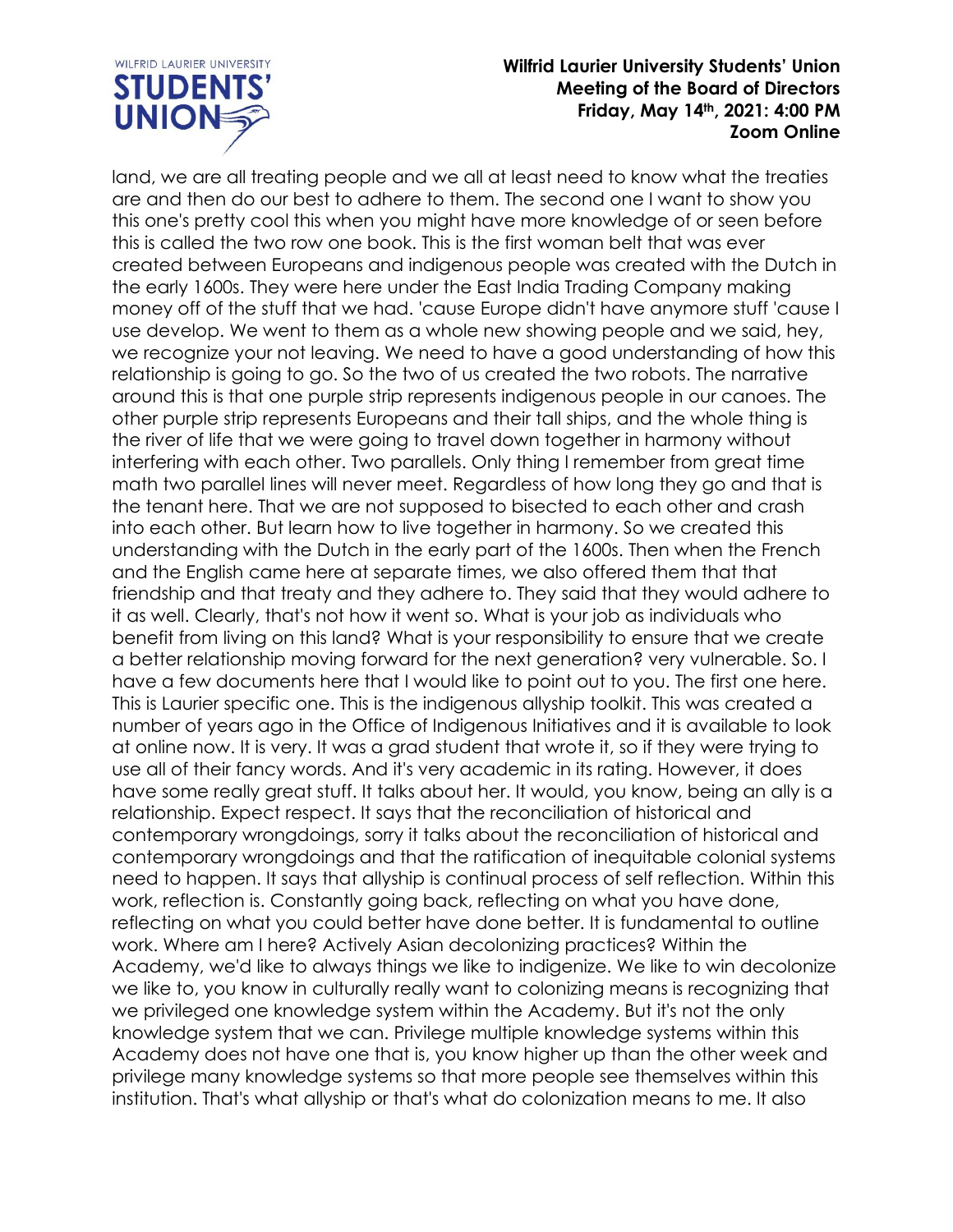

talks about allyship being that it requires when she constantly cast a critical eye on themselves to revaluate how they are choosing to live there and carry themselves, and to think about how their lifestyle and choices, directly or indirectly impact indigenous people. And then we've already talked about the allyship label. It's something that we really need to stop. Throwing around. I have another one for you here. This one I got 5 minutes. OK, I'm going to you. This is another one that you can go to. It says the exact same stuff, just easier to access languages from Montreal. It's wonderful, but one thing that I would like to point out from here is that the idea in the titling of allyship is not something that you should give yourself. Allyship is a title. That should be given by the people you are outlying yourself with. That doesn't, and then that means that it's not interchangeable. If you are an ally to one community, it doesn't mean that you're necessarily going to be seen as an ally to another community because it's about that relational peace. Nothing about us without is. If you're doing something with indigenous people in it, you have to include indigenous people in it. You are going to get this wrong. At some point you're going to misstep, don't let it be the barrier that stops you. You will experience pushback and disengagement, and this is not necessarily or fault. So keep it. Keep engaging. As a country, we have been skyrocketing towards reconciliation at a breakneck pace since the release of the tree from reconciliations. Report in 2015. We need to slow down. We are trying to reconcile at the detriment of the truth we need to know the truth before we can move on to anything else. The truth is going to be the hard part because it's not nice, it's uncomfortable. It's scary, but we need to move through that in order to get to the other side. Here's my juice and owns. This is what I want to end on. This is the Jews in Dome, so like you do make a friend make a friend were out there. Indigenous people are cool. Would like to chat, make a friend. It's a really great start. Ask questions. Keep trying. Even if we make it difficult. Use your voice even when it's not. Might start an argument. The open. Listen. Be humble. Practice. Humility every place you go, do not think you can fix it all. If it was easily fixable, we would have done it by now. It's not that easily fixable. Don't assume that all cultures are the same because we are not. Do not do this for selfish reasons. Do not token access. Do not be quick to respond to salute with solutions. Odds are we've already tried those solutions. Do not refer to the indigenous people as our indigenous people. We are not yours. We are not Canada's. If you want to refer to us, refer to us as the indigenous people of Canada. And then I have a few things that you can do to start your own thing here, which I thought would be really interesting follow indigenous activists if you want to get involved, follow indigenous activists, artists, writers, any indigenous people on social media native. TikTok if you are not a native Tiktok. What are you doing with your time yet on native TikTok? You will learn so much. And I'm not even know I what I used to say this when we all started when we all went out and I first got on TikTok, I was really embarrassed about it and now I'm just living my TikTok dreams just get on TikTok enjoy it, watch indigenous movies and shows. Read indigenous authors, make indigenous friends, attend Indigenous specific information sessions. There are so many of them out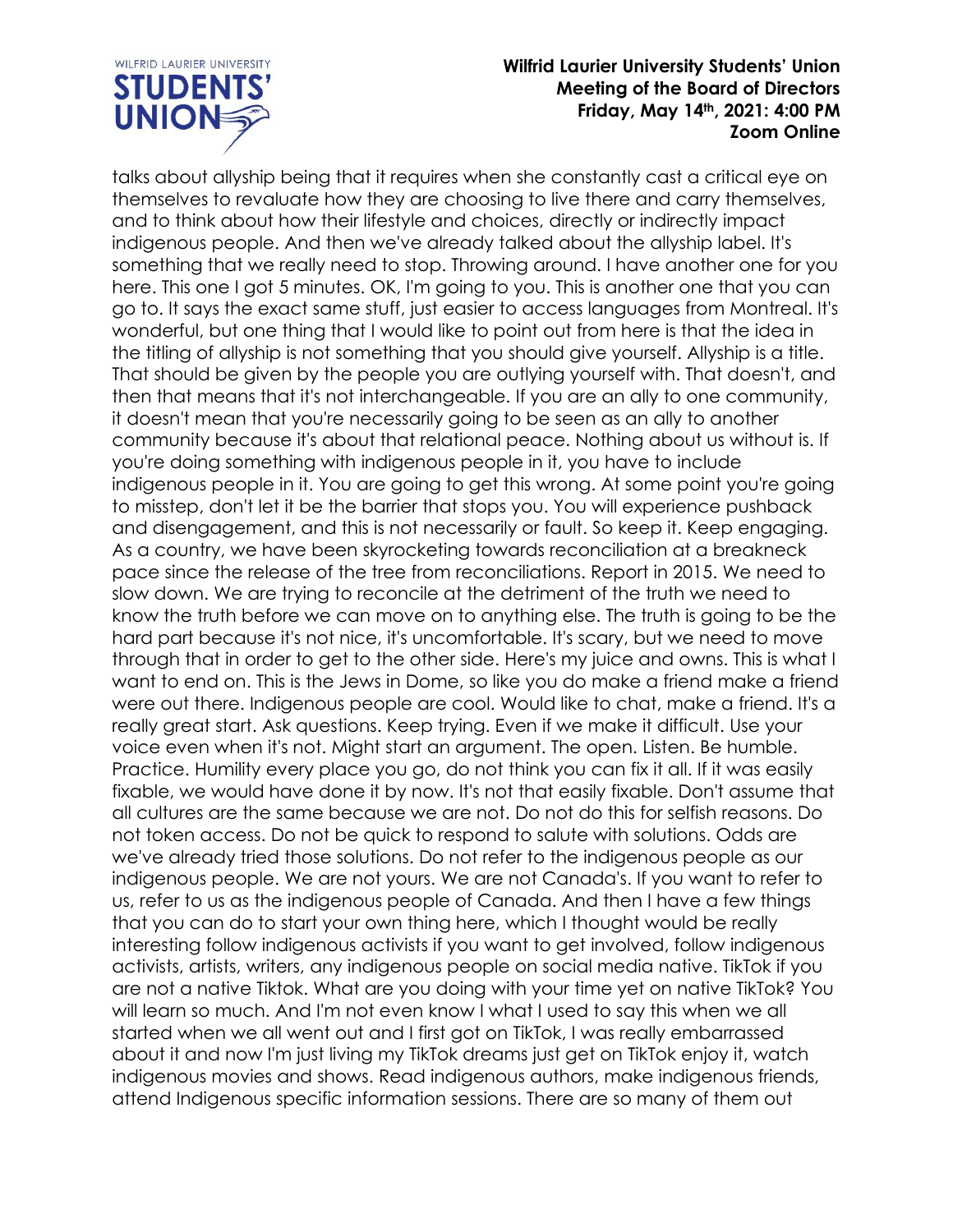

there right now. Take indigenous courses. You're all students. Take indigenous courses. An invite more indigenous speakers, too elusive. I think that would be wonderful. I have some more things here that I can let you know. You'll have the slide so you can look at them by yourself later. I want to say now go up many layers of thanks, I want to specifically thank Ezra and Andrew for inviting me and the rest of you for offering space to me. Is there any questions I ran through that really quick? I know my time is up, I'm so super sorry.

**Chair Dang:** No worries, we do have a actually a little bit of extra time for discussion that kind of like expected as. We appreciate the breakneck speed that you kind of went through and I just want to say, at least in my opinion, I think. Especially like the dos and don't slides really hit me like I myself like you know. Have had like you know, at least, I guess that privilege or like you know, Super lucky to be able to go to SIG nations reservation at one point had a lot of fun there. Played mini golf right? You know. Chill with some friends and. Like you know why? It's just like it's not just learning about people, and I think I told the story last year a lot last year, but my one of my friends who actually is from the reservation to even joked around so much for my ignorance about the reservation. I have to go like ask the chief for like you know like you know to be on the reservation and you have to get your passport and exit foreign country. Like really I don't think I learned this in university but he exactly convinced me because I didn't. I didn't want to question then seem rude right?

**IA Officer Hodson:** So what I will say to you is you are if you. If you're getting used by an indigenous person, you're in. If they're if they're poking fun at you. If they're like, Nah. If you ever hear the words, which is actually a word, I swear it means you're in, you know it. What we the use of humor and chasing subtle teasing. Is a pedagogical approach for indigenous people. We realize that for teaching, you know for date we will tease you if you're doing something that's slightly out of the ordinary for a community, so that you know. Come on, back to where you're supposed to be. Yeah, yeah, you're in if you're if you're getting teased. If you're getting razzed, you're totally in.

**Chair Dang:** Well, you know that's a after reassurance. I also want to actually just come up to another just quick point discussion now. This was something that some directors have brought to my attention was that, how can we as directors be more involved? Right? Because I know that for the extent of the meetings that as myself as a Chair, I read the land acknowledgement. So what would you say the board would kind of do? I know that also the SU has a little statement at the bottom of the emails but. I'm just kinda curious about your thoughts on this side.

**IA Officer Hodson:** Yeah, I mean it's decolonization and Indigenization is such a weird thing, because it's such a personal journey that you're going to go on right. It's not something that can be mandated. It's not something that people can tell. You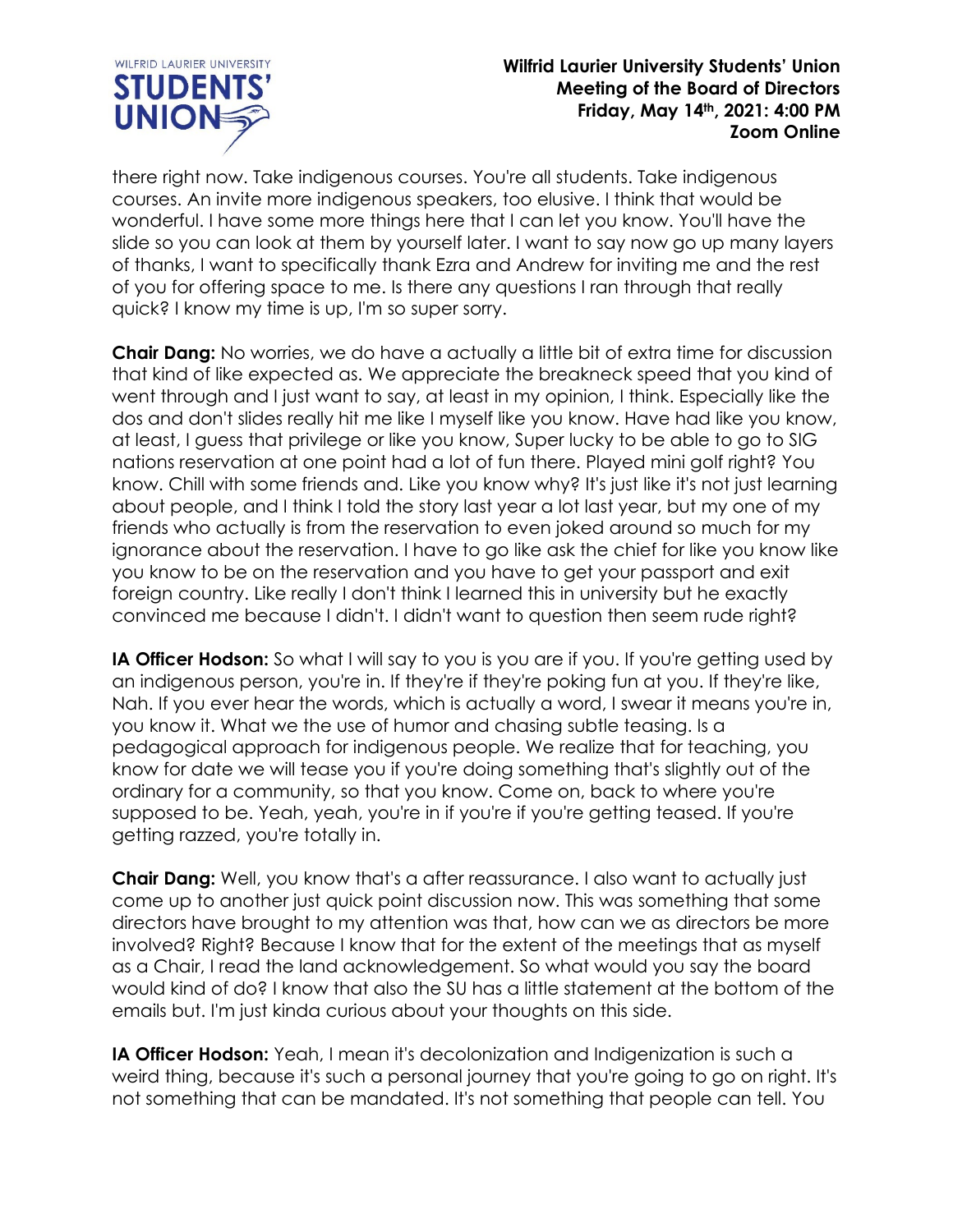

can't be told to decolonize. You have to want to in order to make it done, done right. So I would say for you folks, you know I'm inviting other speakers and there is, you know, the Indigenous Students Association. Why can't you focus? You know how to have a student engagement thing. Engaging with other indigenous things that are happening on campus. Obviously we're not on campus right now, but there are so many things that are going on. Follow the indigenous student centres on Facebook. That is the best way to keep up to date with what's happening. They put a lot of I don't know why Facebook is except for TikTok, now Facebook is. The really sort of where Indigenous people go to share information. That's where we go about community events. We post things on there, but what's going on in our communities? Start following. I'm telling you start following people annual fall down the rabbit hole. I did see something come up about TikTok that I like. I want to pull my phone up and start showing you take talks that I love, but that's inappropriate. Not really, just start, you know, like a couple of them and just you know you'll get in there. You'll get into native TikTok. Acknowledge the fact that TikTok was not a thing last year and now all of a sudden TikTok is a thing. On social media, you're getting it from the actual individuals. It's not getting watered down. It's not being sort of funneled through an institutional lens and it's fun there. There's food content on our native TikTok there's cultural content. There's language content. If you want to dip your toe into Twitter, good luck, but it's, you know. Twitter, scary sometimes.

**Vice Chair Ceniti:** Question regarding your suggestion slide at the end. I find that there's a huge difference between entertainment and reality. So are there any TV shows or movies that you recommend that even though they are entertainment, they probably provide the most realistic message or ideas that you want to convey?

**IA Officer Hodson:** Really good question. Documentaries are always the best way to go, right? I mean you can. You can find documentary, the National Film Board of Canada. They have a huge caveat of indigenous made documentaries and films free to watch. It's free to use for educational purposes. There's so much information in there. There is a mook, which is a massive open online, the gift of diabetes, the gift of diabetes is so good. There is a massive open online course which is a MC from indigenous. It's called indigenous Canada. It's from University of Alberta. It's free. It's 12 modules, you can take your time to do it tralala through it. As long as you want. It's completely free. You will learn so much. There is also Four Seasons of reconciliation available on my learning space. The institution bought the rights for it for a certain amount of time. It is a guided discussion, so I'm not. I haven't. I haven't been on it because I already did it a while ago. When will they asked me to do it when they were looking at it, so I haven't been on it, but I know that a lot of my colleagues, they have denoted time when they have to go in and have conversations, so I'm not sure how that works, but it is also available for you. How's that? Good specific for movies and stuff? I would say go on to National Film Board.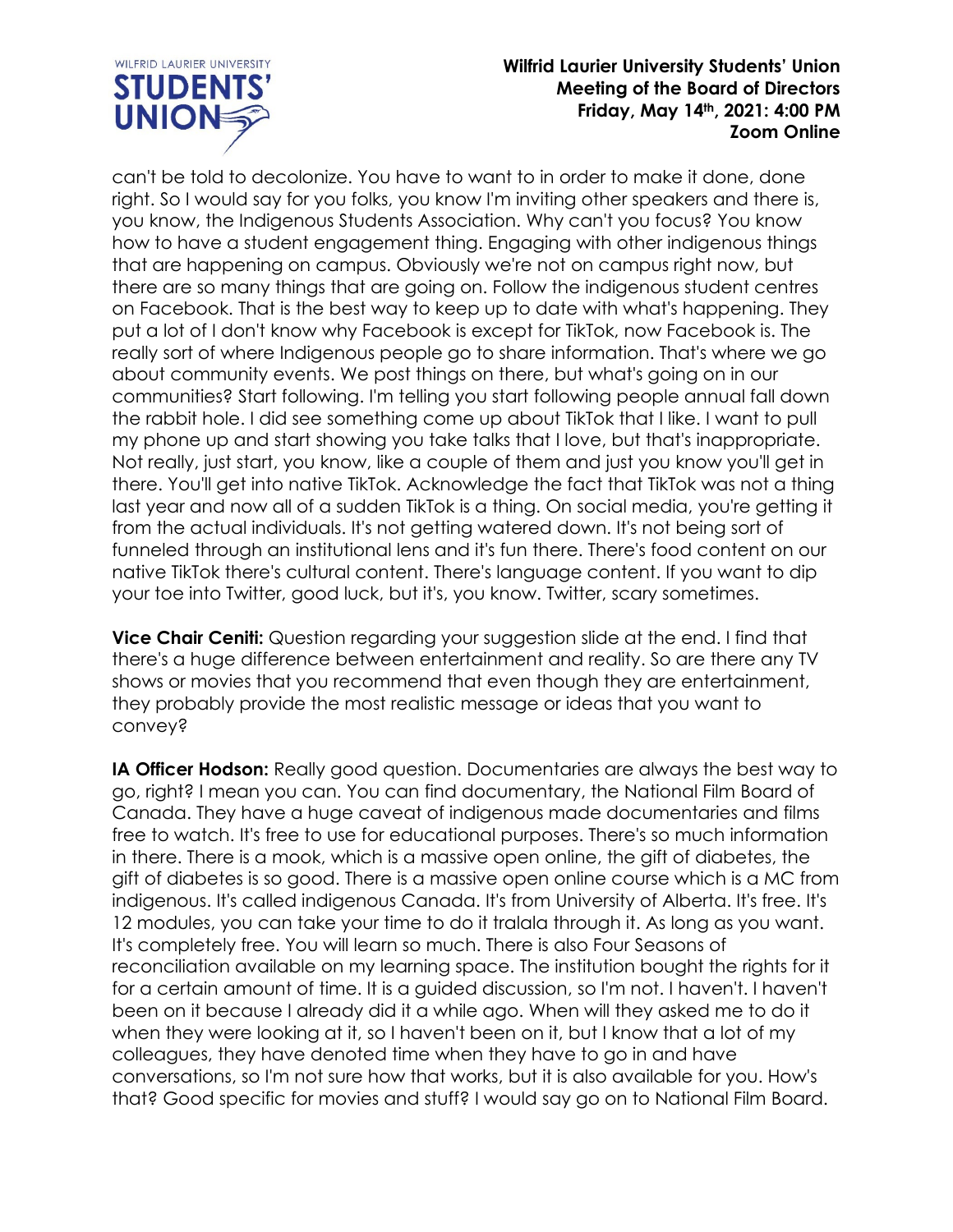

Go on to APTN, which is the Aboriginal People's Television network. Plenty of good stuff on there as well. How's that?

**Vice Chair Ceniti:** Sounds good, I also put in the chat I got a lot of first contact.

**IA Officer Hodson:** Yes you did you. Yeah we had as when I had a very large conversation last week about first contact which is a sort of like a reality show I think where they take and they take Canadians who don't have a lot of read. A lot of understanding about indigeneity. And they take them to indigenous communities all over the country and they travel. These different indigenous communities and meet indigenous people. I think that would be really great to watch too. Definitely. And there's also a really good post-apocalyptic zombie movie that was made by Indigenous people that stars indigenous people. I can't remember the name of it though. It's really I will find it and I will. It's. It's great, there's a lot of really great sort of fiction. Stop out there that has indigenous centre goodness in it. So yeah, I forget what the movie is called. It stars Michael Greyeyes that might help and it's literally it's a post-apocalyptic zombie movie that centres around indigenous community. It's so good. It's really graphic though, so if you really like those those intense ones. Blood quantum is called blood quantum. Thank you. That was my partner just came out from the bedroom to say blood quantum. He's good for that.

**Chair Dang:** OK, well I thank you so much. Erin for all those wonderful documentary and film choices. Well I think I think me network can all say you know ask me that we took a lot of this and it will definitely help us especially with the sum of our future discussion matters that we have to attend to. I definitely do want to reach out in the future to see how the board can get more involved with this type of things and that this is not just a one off thing that we do at the beginning of every single term.

**IA Officer Hodson:** Yeah, for sure I'm anyone. My email is. I saw my email came up I think as reported in there. Thank you very much. Email me with anything you have. If you have questions. If you have, you know something is happening and I need some support. Anything that you need, please reach out to me in July. We are also going to be having the ADP of indigenous initiatives starting Darren Thomas. If you could get him in here to talk to you, he's going to be wicked busy. But if you can get him in here to talk to you, that would be wonderful. Darren is fantastic and we're really excited that that's it's going to be the beginning. We're going to start moving again once Darren gets in, which we're really excited about.

**Chair Dang:** Well in that case, thank you so much for your time Erin ,really appreciate it.

**IA Officer Hodson:** Anytime anything else folks need just let me know. It was wonderful to spend some time with you. Thank you so much for having me have a